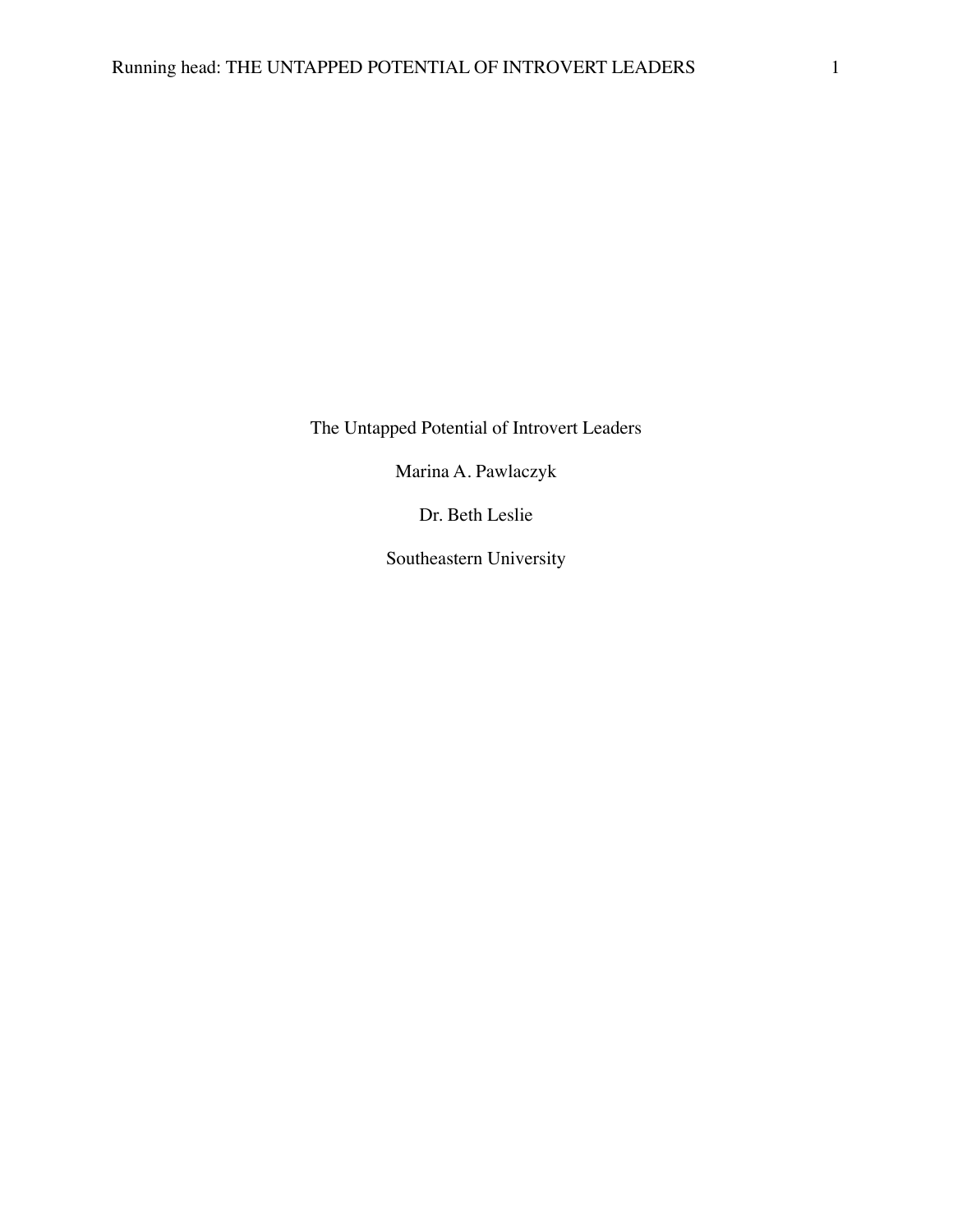# Table of Contents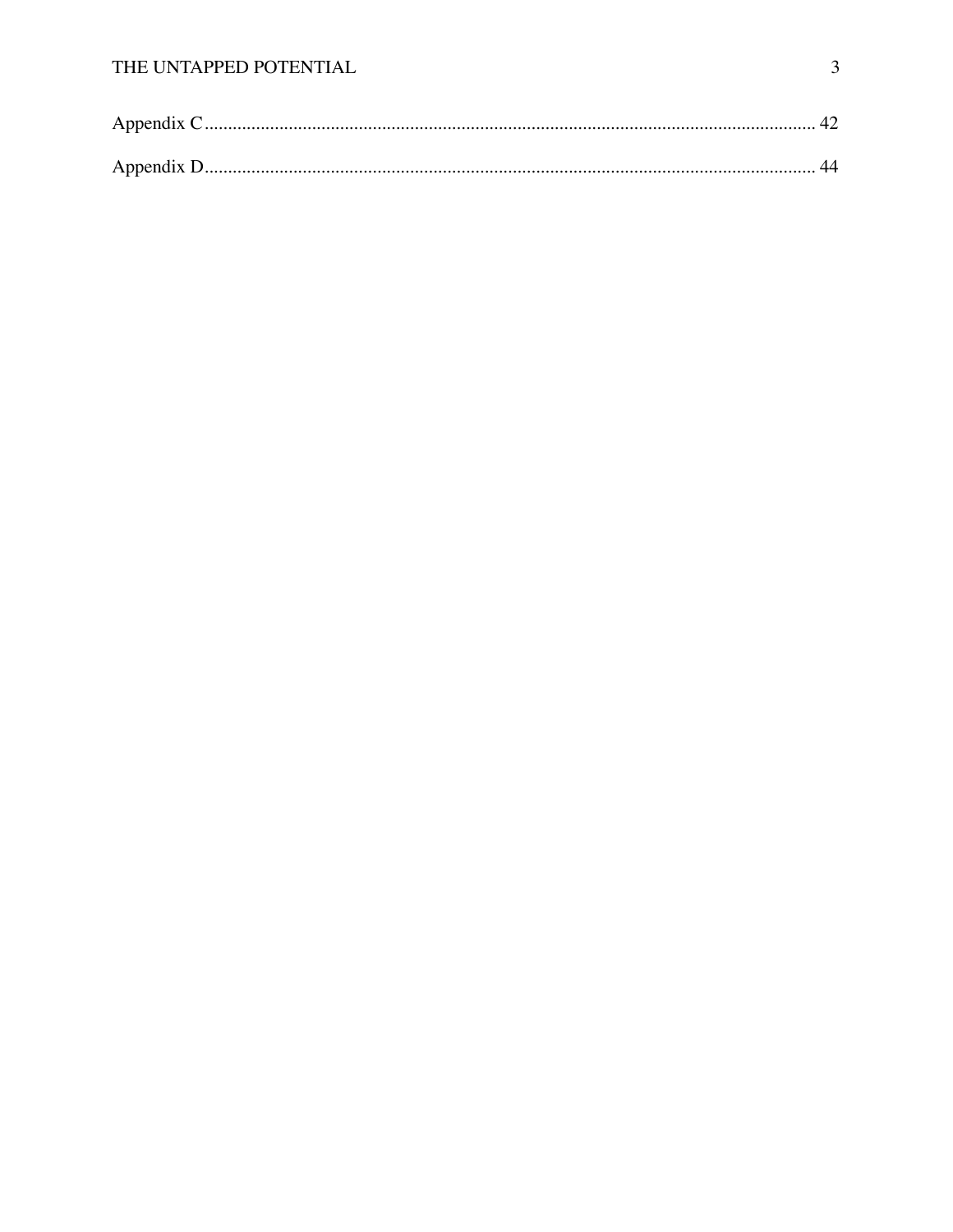#### Abstract

Academic research shows that extroverts are generally seen as more productive and effective leaders than their introvert counterparts because they possess the characteristics our society has so often revered (Grant, Gino, & Hofmann, 2009). With the rise of the "extrovert ideal" throughout our society, introverts are left wondering what role they play when it comes to leadership (Cain, 2013). Through examples of four successful introvert leaders (Susan Cain, Warren Buffett, Laura Bush, and Bill Gates), it can be derived that it is not the personality that makes the leader but, rather, the passion, drive, and self-actualization of the individual. With greater emphasis on education, development, and training when it comes to utilizing one's strengths innately within one's personality, the potential of introverts, often hidden by shame, remorse, and feelings of inadequacy, will no longer go untapped.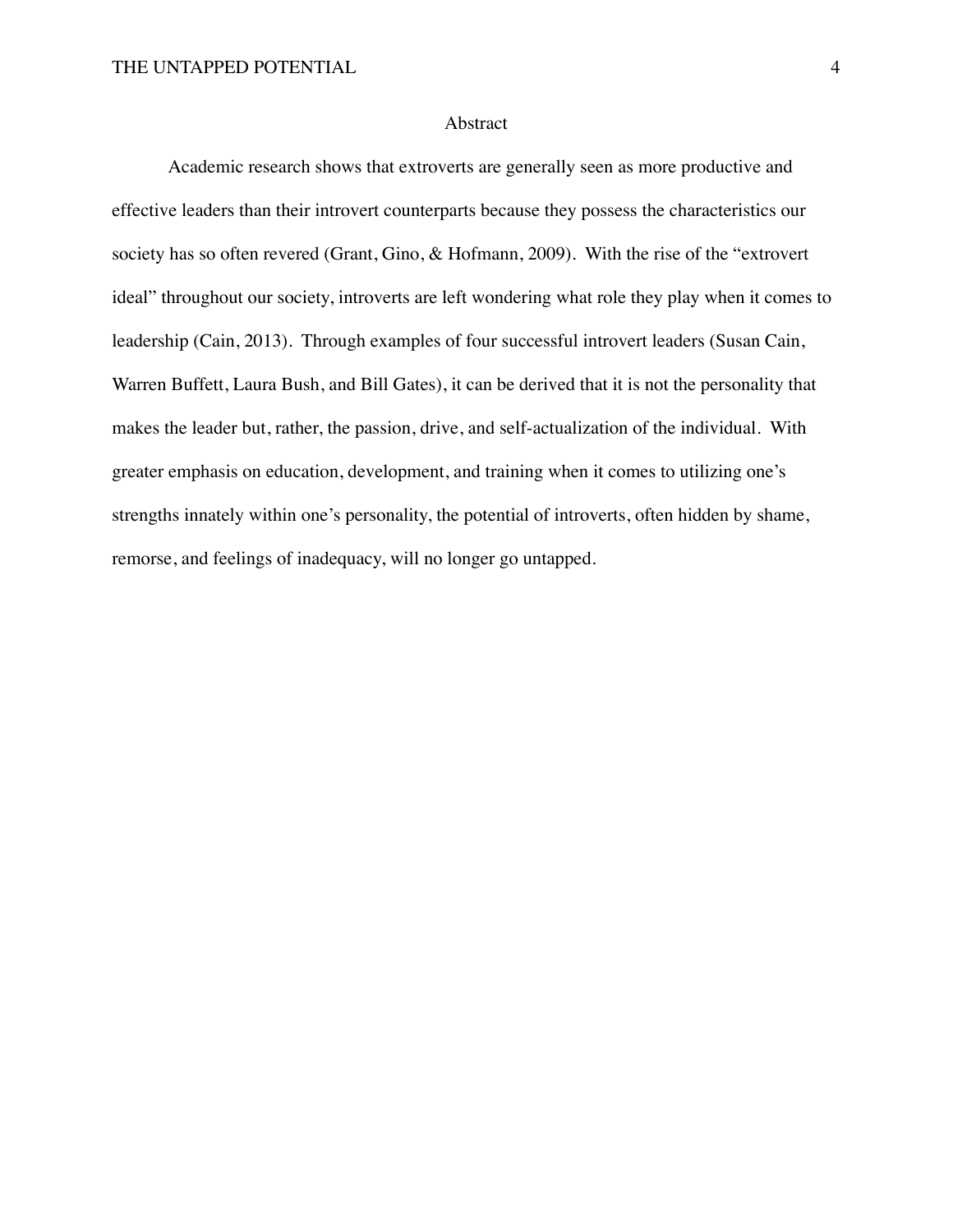The Untapped Potential of Introvert Leaders and What Drives Them

- *• Quiet: The Power of Introverts in a World That Can't Stop Talking*
- *• The Introvert Advantage: How to Thrive in an Extrovert World*
- *• Self-Promotion for Introverts: The Quiet Guide to Getting Ahead*
- *• Quiet Influence: The Introvert's Guide to Making a Difference*

The preceding are several examples of our society's increased fixation on the notion of introversion versus extroversion. Countless books, articles, and studies are being written and conducted as a result of the release of the ever-popular Myers-Briggs Type Indicator, developed by Isabel Briggs Myers and her mother, Katharine Cook Briggs, in conjunction with C.G. Jung's discovery of psychological types (Martin, 1997). The popularity does not stop there, however. The Myers-Briggs Type Indicator (MBTI) has become progressively favored within the corporate world whether determining the best candidate for a certain position, developing effective team dynamics, or predicting management derailment tendencies in high-profile employees.

Despite the ample amount of information provided by Isabel Briggs Myers, Katharine Cook Briggs, and many other psychologists regarding psychological types, society continues to struggle to fully understand the benefits, as well as the damage, that the MBTI can cause. As a result of the unconscious rise of the "extrovert ideal" (Cain, 2013) as well as lack of knowledge regarding psychological typing, introverts have struggled with stereotypical assumptions especially in the discipline of corporate leadership. Can introverts lead if they are often considered to be shy? Can introverts be expected to motivate others when they choose not to speak up? Can introverts lead a team when they struggle being around people for long periods of time? These are only several examples of stereotypical questions introverts are faced with when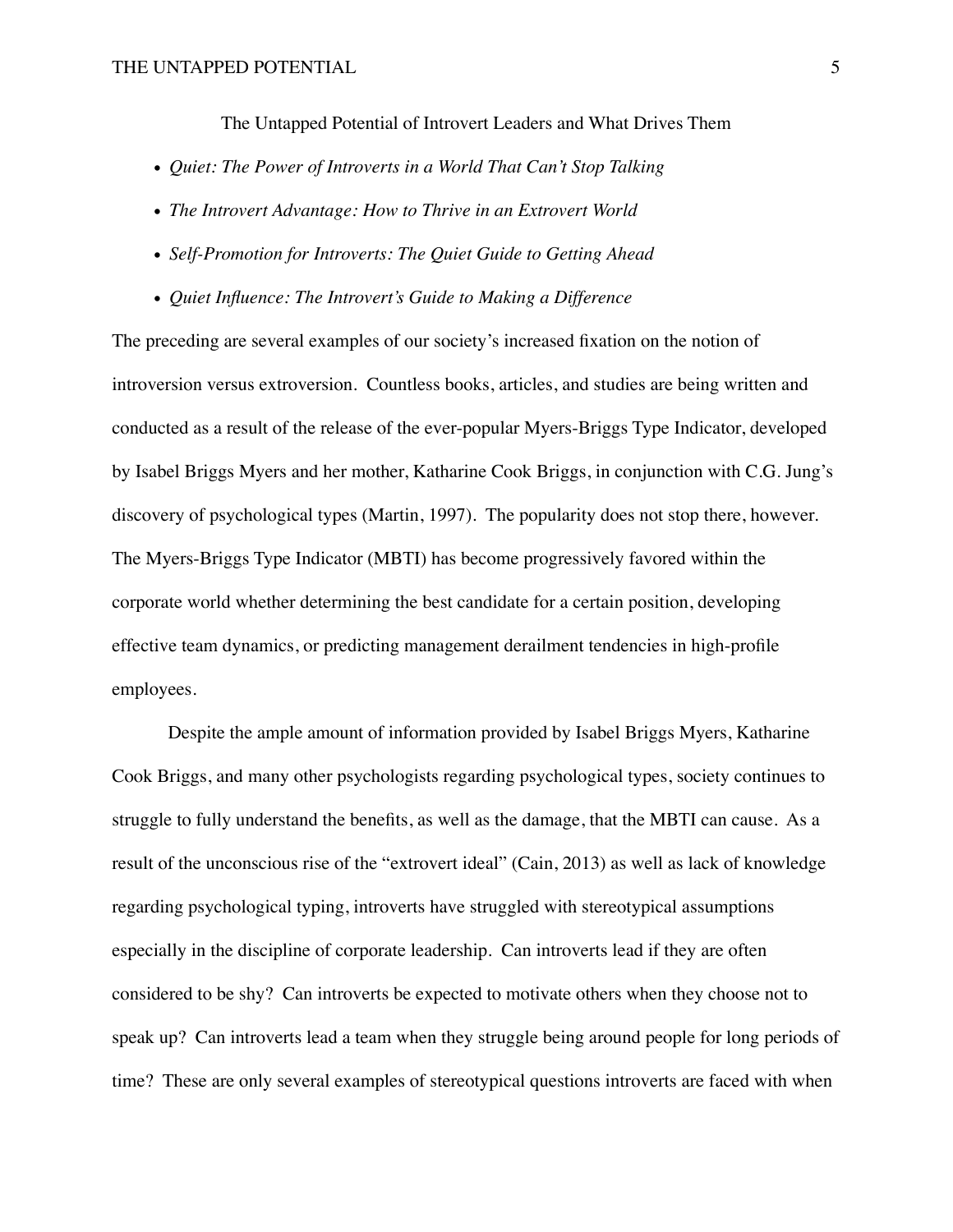declaring their desire to be a leader. Many researchers have debated the controversial issues of whether introverts are able to lead as productively or effectively as their extrovert counterparts. However, many have neglected the fact that there are countless introverts in the past and present that are considered successful and distinguished leaders. Minimal research has been done regarding the history of these successful introvert leaders and the determination of what makes them successful despite their innate tendencies. These sequence of questions were the motivation the researcher needed to discover the true answer behind introvert leadership.

- How prevalent are introvert leaders within a college community?
- Do these introvert leaders experience invalidation/shame in regards to leading?
- What motivated these introvert leaders to step out despite feelings of inadequacy?

The research reviewed thus far has led to the belief that introverts can be successful leaders, as shown through four examples. These leaders are classified as introverts due to their innate personalities yet are set apart from their counterparts due to a burning passion for their cause, belief, or ideal. Determining an individual's passion is the jump start needed to pursue one's desired goals despite the obstacles that introversion tendencies will bring about.

#### **Literature Review**

### **Introverts vs. Extrovert**

In a world focused on the "extrovert ideal" (Cain, 2013, p. 29) it is important to know the true difference between an introvert and an extrovert. According to Cain (2013), there is no definitive definition for these differing preferences (introvert and extrovert) amongst the ample research being done. Introverts and extroverts come in different shapes, sizes, and styles. However, Cain (2013) provides a few general characteristics that are typically agreed upon by researchers that can be related to each preference.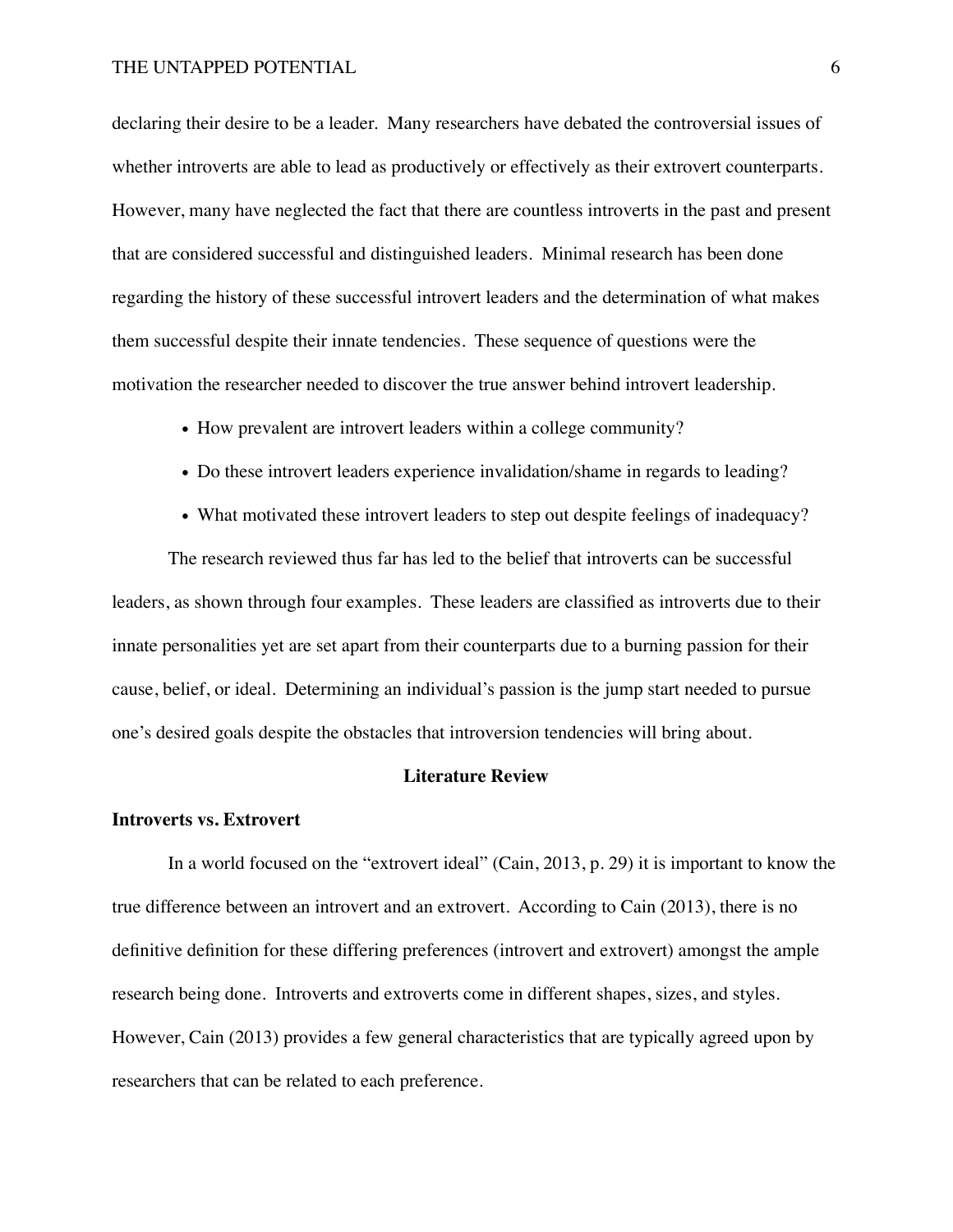The main difference between introverts and extroverts comes down to how an individual regains their energy or recharges. Introverts, for example, gain their energy by spending time alone while extroverts gain their energy by being around others. Introverts feel more balanced and at home with limited stimulation while extroverts tend to jump right in to situations or events often causing over-stimulation. At work, introverts are typically noticed to work slower and more deliberately than their extrovert counterparts. They prefer to focus on one task at a time in a quiet space. As a result of this, their extrovert counterparts, who prefer to think out loud rather than sit in solitude, can often misunderstand their introvert coworkers. Introverts are commonly known for choosing to spend time with a few close friends rather than a large group of acquaintances. However, one of the biggest arguments Cain (2013) makes when describing introverts is that "introvert" and "shy" are not interchangeable terms. "Shyness is the fear of social disapproval or humiliation, while introversion is a preference for environments that are not overstimulating" (Cain, 2013, p. 12). This is a misunderstanding that is often made by the general population when referencing introverts.

The determination of whether an individual is an introvert or extrovert can often be determined through observation of how one chooses to relax, work, or socialize (as described above). However, there are countless quizzes, books, and charts that can also be referenced as a guide. One of the most popular ways to determine personality preference is through the use of the Myers-Briggs Type Indicator.

## **Myers Briggs Overview**

Carl Jung, a renowned psychologist, first developed the idea of different temperaments and dispositions in his book from 1921, *Psychological Types* (Cain, 2013). In an effort to explain the differences amongst the people around him, Jung quickly became responsible for the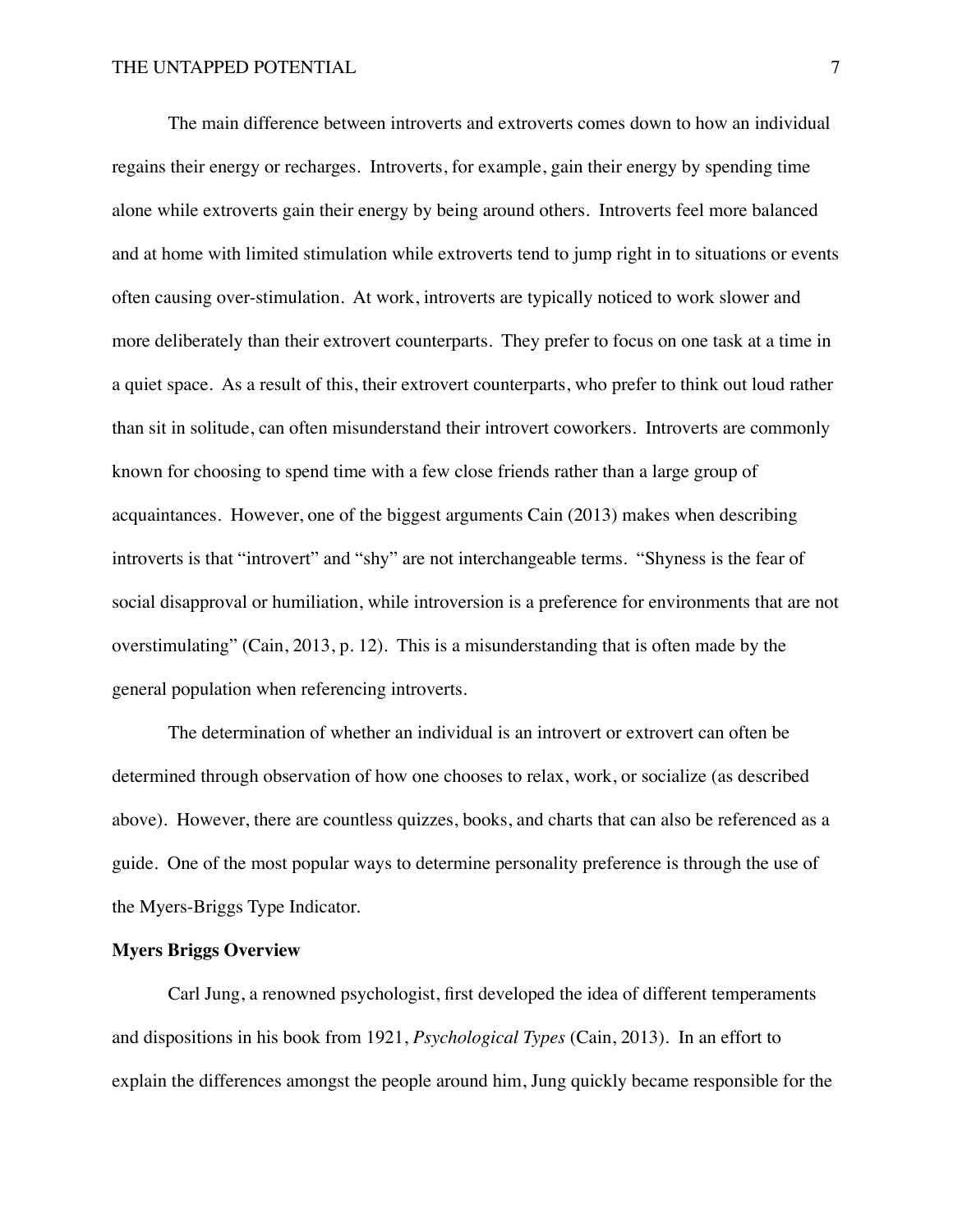phenomenon of the terms "introvert" and "extrovert" (Martin, 1997). Since the publishing of Carl Jung's theory, a variety of researchers and psychologists have aimed to perfect the concept of personality and the innate tendencies that vary between individuals. Isabel Briggs Myers and her mother, Katharine Cook Briggs, desired to develop a system that would put Carl Jung's theory into practice, making it more useful to the common people of the world. After years of "type watching," or analyzing the tendencies and preferences of those around them, Briggs and Myers determined that men and women would be able to make better life decisions with the understanding of their own personality and preferences. Thus, the Myers Briggs Type Indicator (MBTI) was born. It was first published and began being used in 1975 (Martin, 1997). The MBTI bibliography contained over 11,000 references in 2010, and continued to grow exponentially year after year after starting at a mere 337 references in 1976 (Martin, 1997). Terms such as *personality, type preferences, temperaments,* and *functions,* often used interchangeably throughout similar subject matters, significantly increased in popularity as a result of the MBTI. This assessment, when used and understood correctly, can be helpful in determining an individual's strengths and weaknesses, an individual's potential career path, and the understanding of the way an individual relates to those around them.

According to Briggs and Myers (1995), personality is examined by analyzing the four preferences of an individual, or the "consistent and enduring patterns of how we use our minds" (Martin, 1997, p. 1). Eight possible personality preferences are broken up into four sliding scales featuring two polar opposite personality functions. An individual is then able to answer a series of questions that will provide them a four letter psychological type, often referred to as one's personality type. More in-depth MBTI testing will provide a number score for each sliding scale. As the number gets higher, it reveals that an individual was consistent when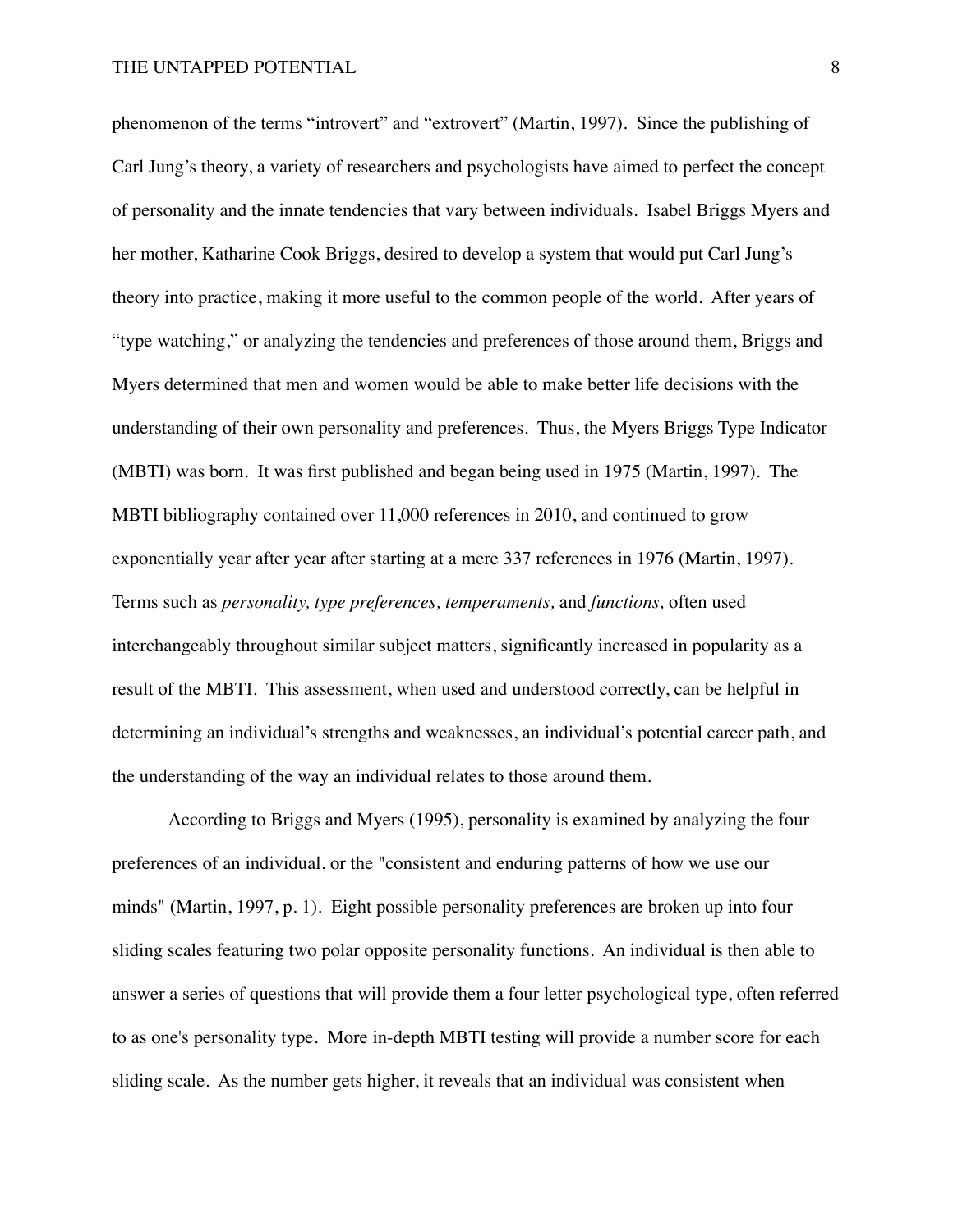THE UNTAPPED POTENTIAL 9

answering questions, most often gravitating to their dictated preference. When the number is lower, it shows that one may have lower consistency in answers while taking the test and thus should read over the possible personality types to determine one's best fit (Martin, 1997). There are sixteen personality types that can be determined by the Myers-Briggs Type Indicator, each with its own distinct characteristics, values, motivators, and learning styles.

#### **MBTI in the Workplace**

With the rise in popularity of the MBTI, many companies and corporations are beginning to use this tool in the workplace. It has been shown to be very beneficial in predicting management derailment tendencies (the traits that stop the upward advancement of an employee) as well as creating more productive team dynamics. However, when not used properly it can quickly become a gateway to stereotyping, outcasting, and labeling.

**Benefits.** Jessup (2002) refers to the MBTI as a "tool with intent not to stereotype, but to allow understanding of individual preferences to facilitate all aspects of life: differences in learning and communication styles, conflict management, and relationships…" With a dominant and an auxiliary function, the two work together to create a balance, in which the dominant is the preferred function. Having knowledge of one's dominant functions ultimately leads to the knowledge of the inferior functions which can help illuminate stress triggers due to a lack of balance. Jessup (2002) introduces the zig zag model which encourages complete balance in all functions, as well as a focus on developing and maintaining non-dominant or less preferred preferences. For example, this understanding of type and temperament of employees can help managers within an organization determine the best policy for addressing organizational change to ensure subordinates are given the proper opportunities to adapt and change. This knowledge of dominant and auxiliary functions can also allow individuals to begin stretching themselves to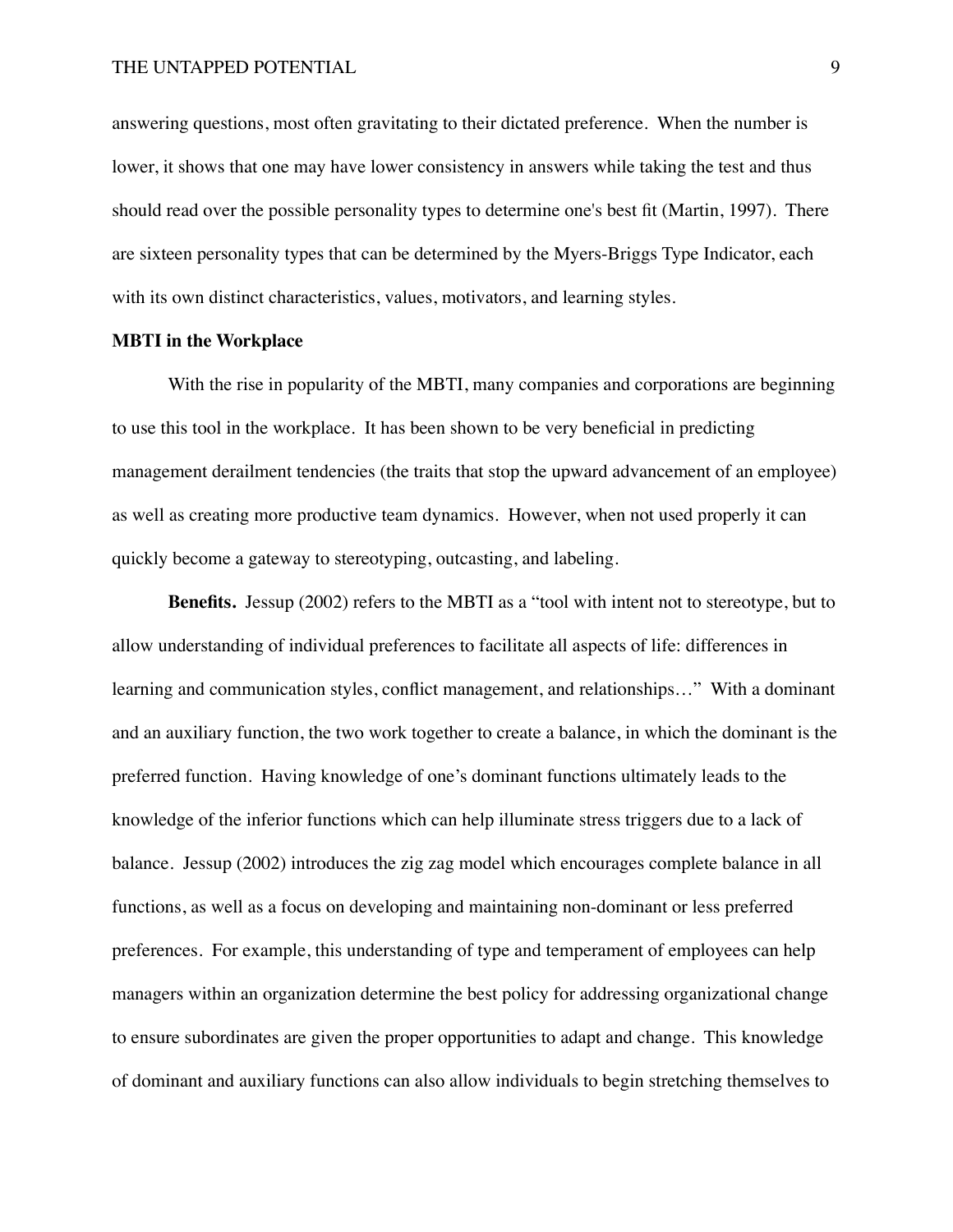work outside of their initial preference, expanding their reach, increasing their productiveness, and becoming a greater contributor to a company.

 In an additional attempt to show the benefits of the MBTI in the workplace, Jessup (2002) presents the idea of purposely creating teams at work that have contrasting types in order to balance out strengths and weaknesses of individual members. This idea is backed up by Hammer and Huszczo (as cited in Sample, 2004) who found that more diverse teams have been shown to have a higher efficiency rate due to the idea that a greater knowledge of the talents and abilities that differing personalities possess leads to less conflict and misunderstanding amongst coworkers and team members.

Using the MBTI in the workplace can also lead to a greater understanding of derailment characteristics amongst management. Derailment characteristics are defined as those who have "problems with interpersonal relationships," those that have "difficulty leading a team," those that have "difficulty changing or adapting," those that "[fail] to meet business objectives," and those that have "too narrow [of a] functional orientation" (Gentry, Mondore, & Cox, 2007, p. 859). According to the individual authors, Finkelstein, Smart, and Wells (as cited in Gentry, Mondore & Cox, 2007, p. 857), derailment can often "cost their companies over 20 times an executive's salary in direct and indirect costs." Therefore, links to management derailment characteristics and whether those characteristics have any links to personality preferences can help countless companies avoid this pitfall. It would be beneficial for organizations to be able to recognize employees who may lead to derailment. In a recent study, managers were given the Myers-Briggs Type Indicator to determine their personality profile and then were rated on a scale of 1-5 by bosses and other employees in regards to derailment characteristics within the manager. Results showed data that was unable to substantiate one type (introvert or extrovert) of manager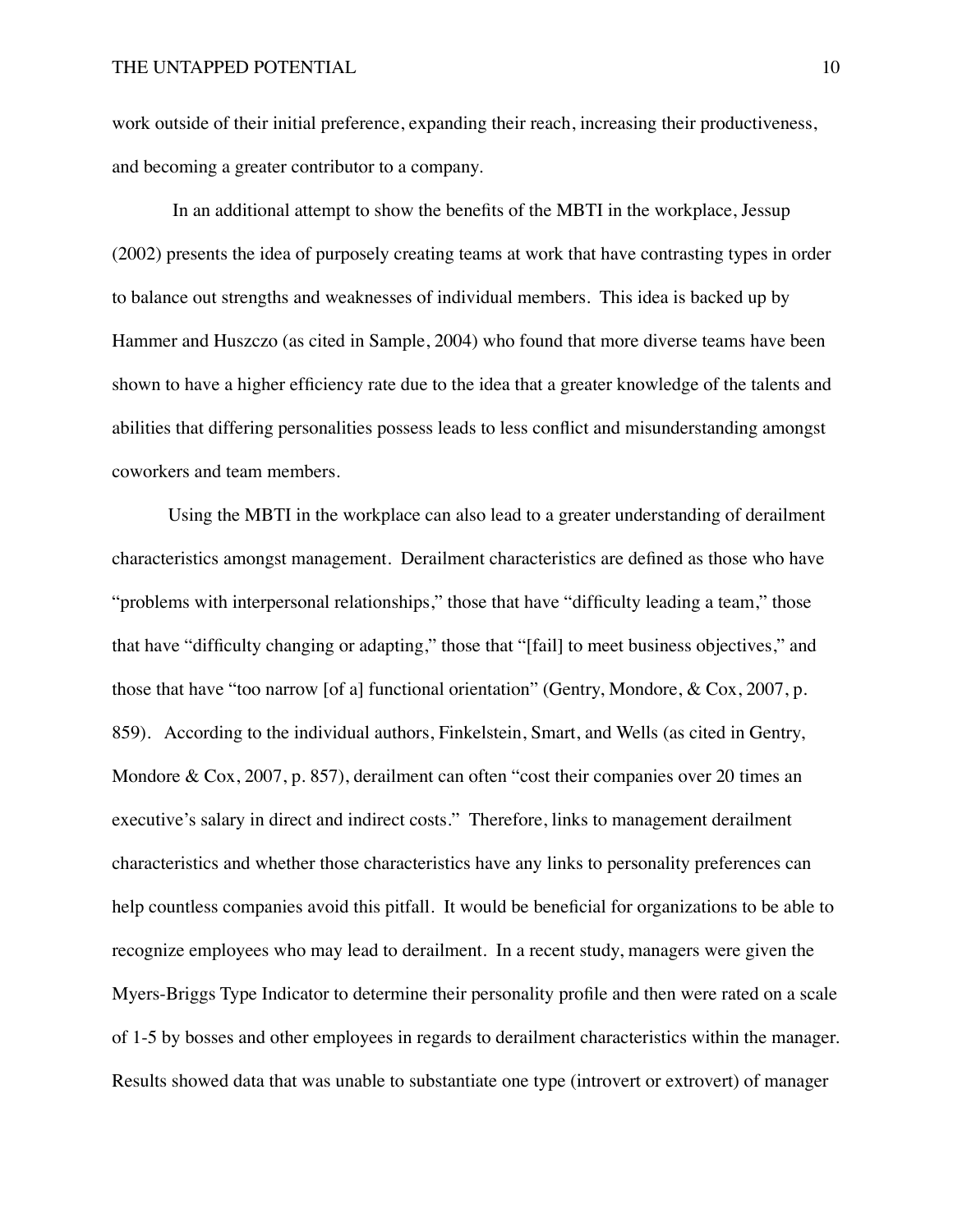over the other in terms of derailment characteristics. However, derailment tendencies, or traits that stop the upward advancement of an employee, were more often viewed in managers that held intuitive, thinking, and perceiving personality types. This study proves that companies using the MBTI to assess leadership ability need to ensure that they obtain knowledge about all possible type preferences rather than assuming introversion and extroversion are the only affecting factors.

**Drawbacks.** Despite the ample benefits to using the MBTI as a tool in the workplace, there should be greater concern for the potential abuse of the MBTI instrument when used by unqualified or unethical personnel. James (2003) suggests that though the use of the MBTI in the workplace can be helpful, it must be used with great caution. Companies will often use these personality tests for leadership training and hiring services. However, James (2003) questions the validity of these results when not considering several varying factors. Small details such as a change in one point difference on the Myers-Briggs assessment can result in a complete reclassification of one's personality type. With psychologists having contrasting views in reference to extroversion and introversion and the determination of whether or not these traits are mutually exclusive or have the ability to overlap, James (2003) is hesitant to get on board with the use of personality testing within a corporation. Examples are given of business roles, such as marketing, in which managers will behave in a manner that allows them to do their job successfully despite their personality type. Ultimately, James (2003) goes against the norm and comes to the conclusion that personality assessments often provide a limited view of that individual's behavior.

Similar drawbacks are noticed by Bryan and Ashley Kennedy (2004) when using the Myers-Briggs Type Indicator within career counseling. The two explain that knowing one's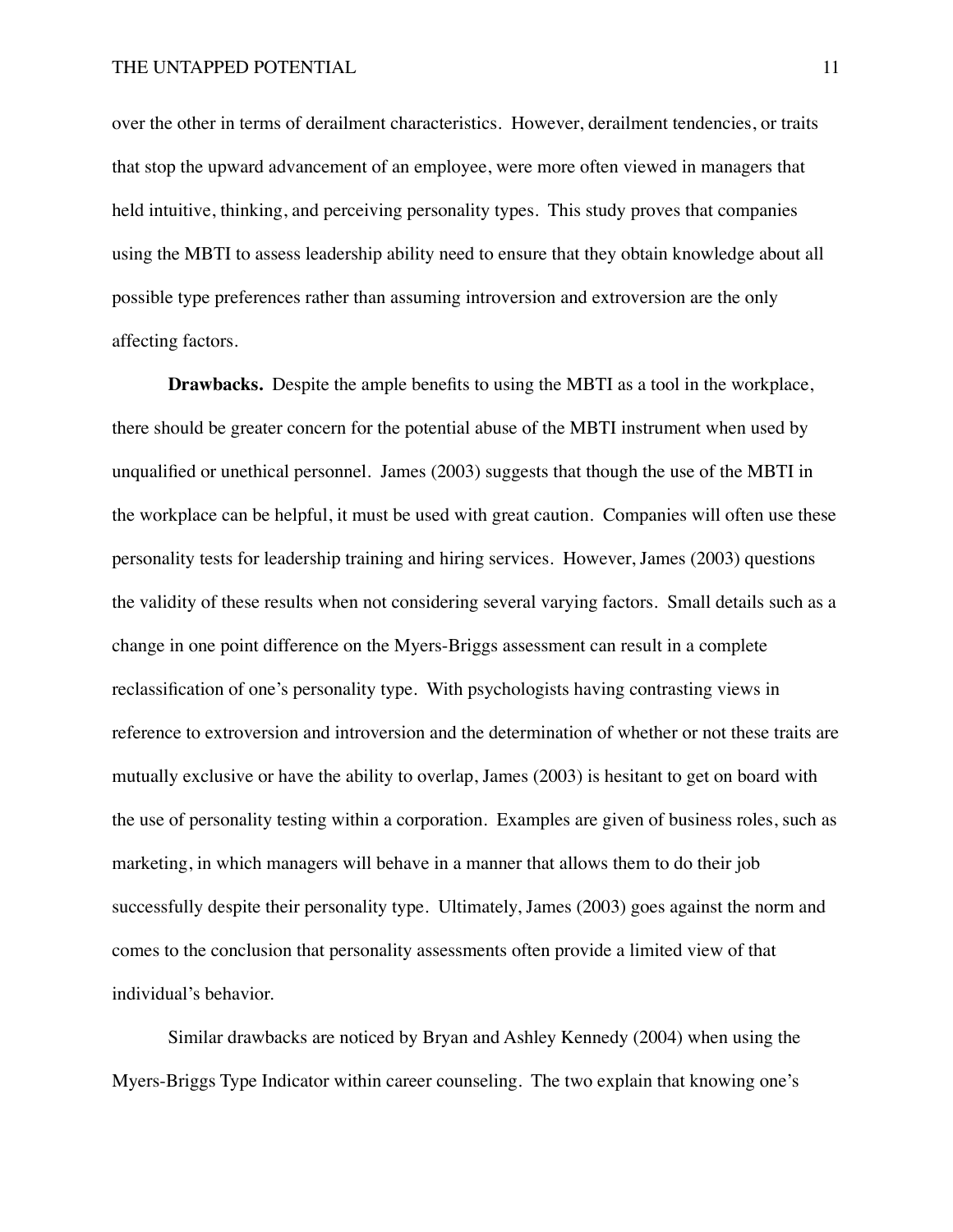psychological type can be beneficial in understanding oneself, one's strengths, and the areas in which one needs to grow. However, though useful in helping clients discover strengths and weaknesses, one's MBTI score should not dictate one's ability to do a specific job, an assumption many people make. Rather, it should provide insight as to where an individual has opportunity to grow.

According to Coe (1992), using the Myers-Briggs Type Indicator within their offices as a means to select employees is a definite misuse of the tool. He claims that this is a clear misunderstanding of the MBTI. The personality assessment does not measure "how well one is integrated with one's shadow" (Coe, 1992). The "shadow" is defined as the function that is not preferred or the one that is used less often. Everyone has a shadow function, but the strength and one's ability to work within that function varies. Therefore, companies are basing their judgements of a candidate solely on their preferred function rather than their ability to work in and outside that function. Coe (1992) goes on to talk about the usage of the MBTI in team building exercises. He agrees with the research stated earlier that it can be advantageous to team work environments, leading to a better understanding and appreciation of the personalities and inclinations of individuals within the group. However, this can also lead employees to typecast or criticize others based on their personality type, ultimately stereotyping due to lack of knowledge. In order to avoid this, Coe (1992) encourages that companies using the MBTI as a vital tool within their corporation should invest in further training sessions including seminars on how to type-watch, or determine one's type simply by observing. Companies should also include sessions on how to become further united with one's shadow functions. Further research needs to be done to ensure that the misuse of the MBTI is resolved.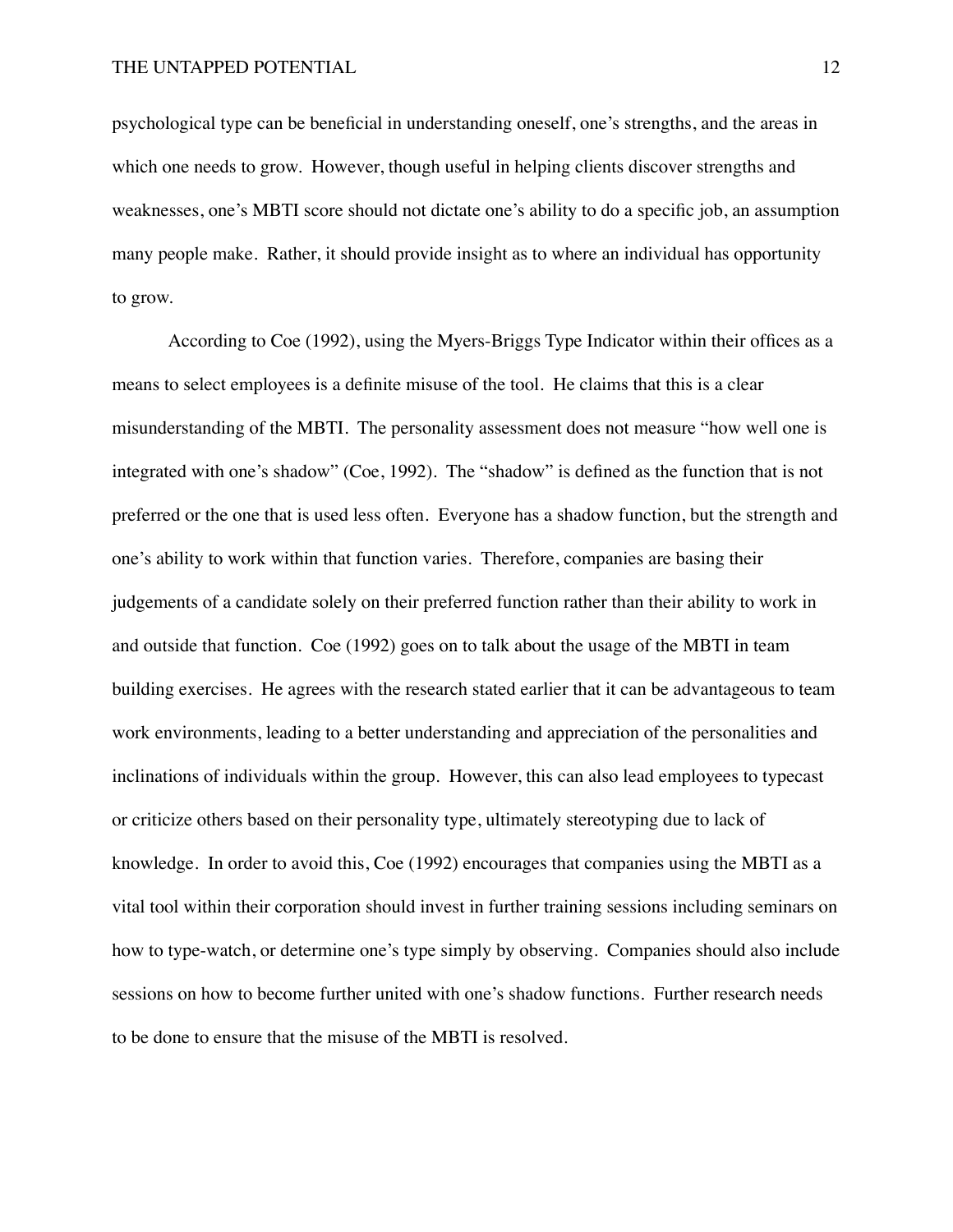### **MBTI Beyond the Workplace**

With "more than 10,000 companies, 2,500 colleges and universities and 200 government agencies" taking the Myers-Briggs Type Indicator, it is evident that the popularity of the benefits of the MBTI is being heavily utilized with young adults (Cunningham, 2012). However, the question arises whether or not the MBTI could provide greater usefulness if it began to be utilized (with proper certifications) by a younger age group.

There is little research, currently, regarding the usage of the MBTI within a middle school or high school setting. Although, the small amount of research that has been done denotes that the MBTI can assist counselors when it comes to helping students discover career and vocational interests and teachers when it comes to understandings students' learning styles.

**Counselors.** In an effort to break the cycle of "poverty, hopelessness, crime and violence" so often found within urban, African American communities, research was conducted at Community High School, located predominantly in an African American community, to determine if the results of the MBTI could assist counselors and teachers when providing information to students regarding their career and vocational interests (Peeke, Steward, & Ruddock, 1998). An individual's typology, or personality type, can "serve only as an indicator of where counselors might begin in the process of increasing adolescents' self awareness of values, interests, and identification of typology-associated professions" (Peeke, Steward, & Ruddock, 1998, para. 42). Having the opportunity to take the MBTI in high school, the students located in this urban environment will have access to tools necessary to help pinpoint their individual strengths and weaknesses, thus providing a starting point when looking at colleges, vocational schools, and other work settings that are available to them.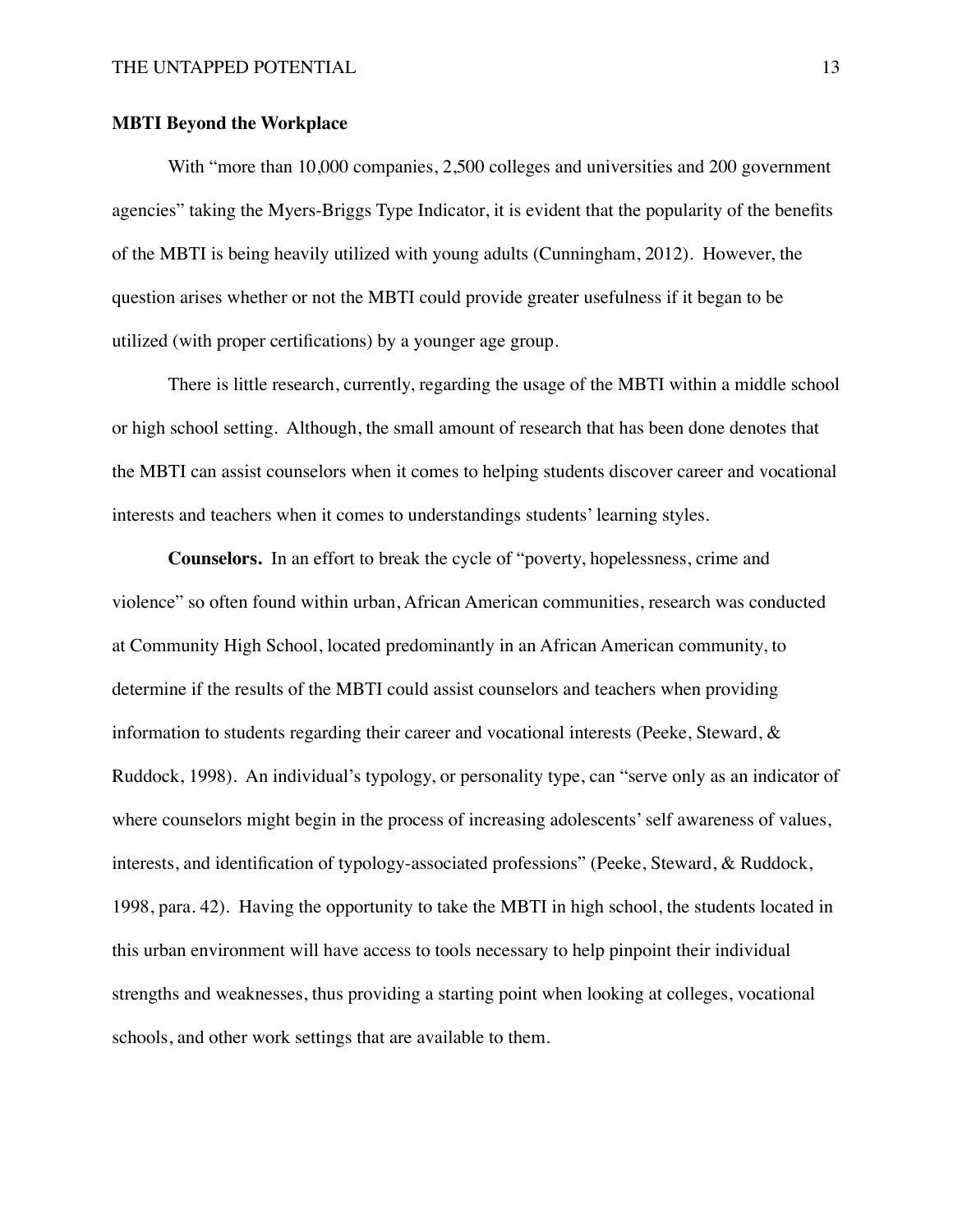**Teachers.** In an effort to provide additional information of the psychological types of gifted adolescents, a study was conducted including participants from a residential academy for adolescents that were identified as academically gifted (Cross, Speirs, & Cassady, 2007). Imperative implications were discovered that will allow teachers to enhance the classroom for these gifted students. "A similarity between gifted students' and teachers' personality types enables teachers to provide the type of instruction that appears to fit with gifted students' learning styles" (Cross, Speirs, & Cassady, 2007, para. 2). A mismatch of personality types can lead to misunderstandings, frustration, and a lack of challenge for the student. By providing teachers with "professional development sessions that give an overview of the four broad dimensions of personality and their indication of learning style preference" can help teachers implement a variety of lesson plans and instructional strategies into their curriculum in an effort to effectively satisfy a wide group of students (Cross, Speirs, & Cassady, 2007, para. 3).

As shown, the MBTI can be beneficial to students in both middle and high school as well, when used correctly and ethically. This tool can allow students to realize and understand the differing strengths and weaknesses among their peer groups rather than simply struggling with society's appeal towards the extrovert and the "extrovert ideal" (Cain, 2013).

### **The Extrovert Ideal**

As a result of the "extrovert ideal" (Cain, 2013), our society has become increasingly fixated on the idea of personality, charisma, and charm. Academic research shows that extroverts are generally seen as more productive and effective leaders than their introvert counterparts because they possess the characteristics our society has so often revered (Grant, Gino, & Hofmann, 2009). According to Cain (2013), extroversion is literally a part of our DNA. The genetically transmitted trait of extroversion is found to be more prevalent in Europe and America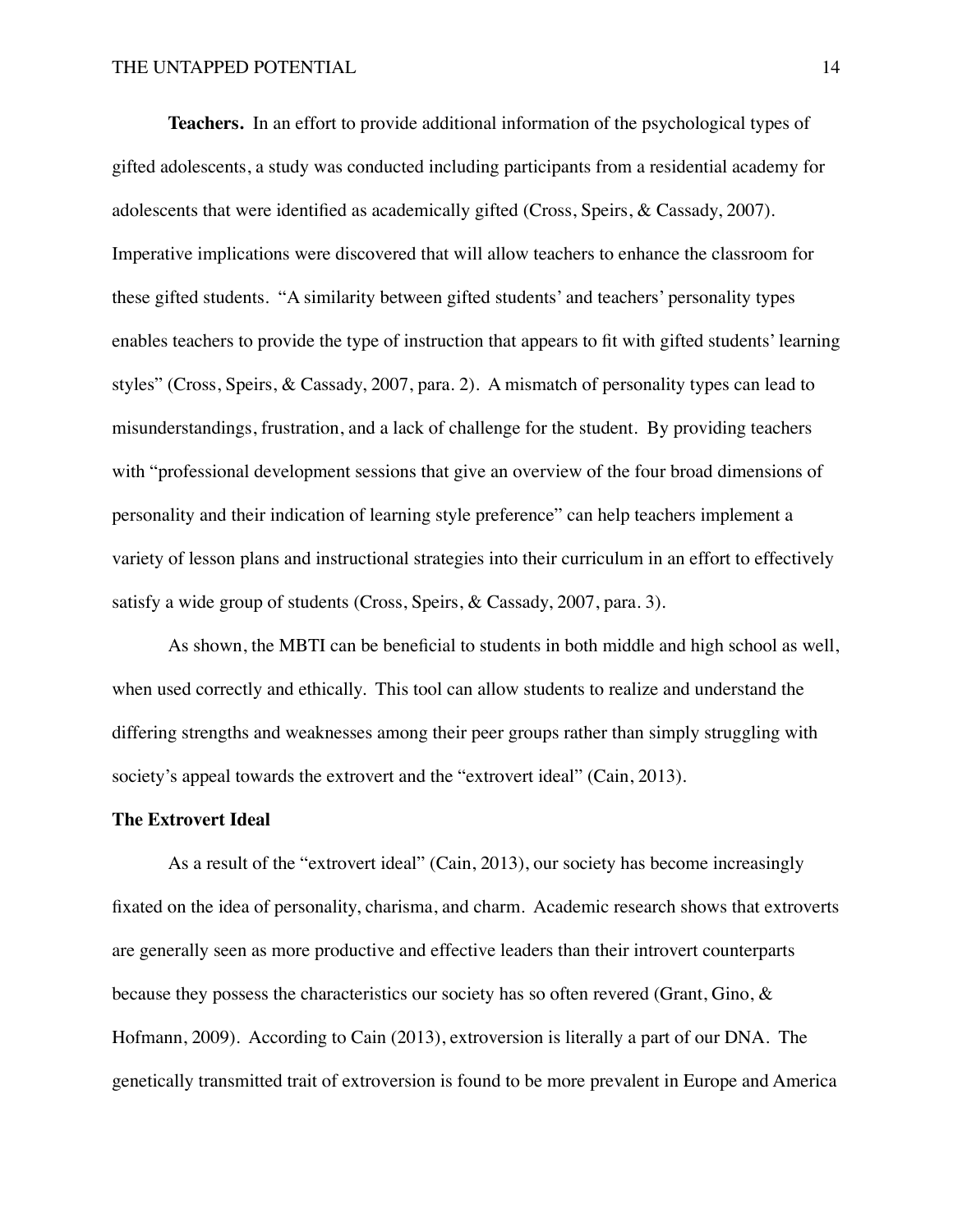than Asia or Africa. According to researchers, this seems appropriate considering travelers (generally more extroverted) would be the ones in which the populations of Europe and America descended. Throughout history, Cain (2013) discovered that there has consistently been a reverence to those that were able to take charge and take action - ie. Greeks (known for their oratory skills), Romans (known for their abounding social life), and our founding fathers (known for their ability to go against the grain and fight for freedom). America quickly became a nation focused and obsessed with the idea of personality, charisma, and charm. Cain (2013) worries, however, whether or not society began to sacrifice the concept of being true to ourselves as we moved closer and closer to this "Culture of Personality" that is fixated on the allure of extroversion (Cain, 2013, p. 33).

With extroversion on such a high pedestal and thus extrovert leaders looked on as more successful and effective, introverts struggle to prove themselves in a world dominated by talking (Grant, Gino & Hofman, 2009).

#### **Learned Leadership**

According to Doh (2003), leadership is becoming an important aspect of business and management research and education. Top U.S. business schools are now offering a broad range of leadership classes, and journals relating to leadership are increasing in significance. Doh (2003) conducted interviews with various management educators from across the United States as to whether or not leadership is a teachable trait. Though the selection of interviewees was limited, all those who were interviewed believed that leadership could, in fact, be learned. Kim Cameron (as cited in Doh, 2003), a professor of organizational behavior and human resource management at the University of Michigan Business School, states that "if leaders are born not made - and if no one can teach anyone else to improve - let's start investigating leadership in the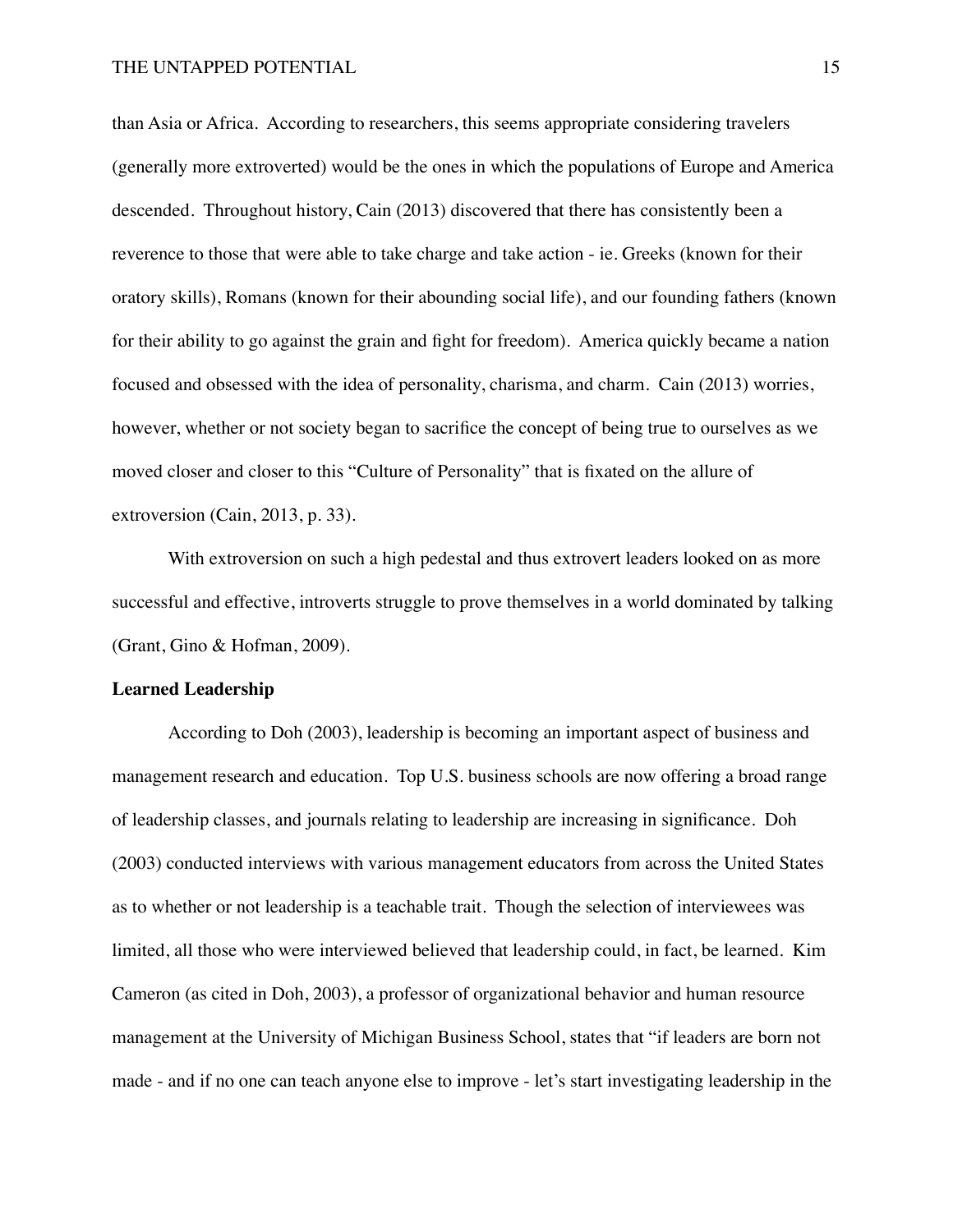biology lab rather than in the business world" (p. 59). Many of the educators agreed that leadership could be taught given that the student was a willing recipient and that the student was able to put leadership into practice. Opinions varied when interviewees were asked who can be taught leadership, but they agreed that recipients who are self-motivated and actively seeking leadership positions to develop their skills are the best pupils. Several of the educators believed that leadership had innate abilities, but overall it could easily be taught to anyone willing to learn and put forth the effort.

Another interview and survey done by Holmes, McNeil, & Adorna (2010) reveals the perceptions of student athletes regarding leadership traits. With a voluntary sample of 33 students, focus groups were formed to encourage freedom of expression when answering survey questions. Athletes from various sports were then asked questions ranging from the qualities of a good leader and the qualities of the best and worst captain. Favorable leadership characteristics that were given included those that would communicate with team members and speak up at meetings. These leaders would lead by example and behave responsibly. Other characteristics mentioned included trustworthiness, responsibility, and experience. These are all traits that can be learned or improved upon. One interviewee, a captain of the girls' soccer team, did not initially seek out the position of leadership. She stated, "I didn't want to be a Captain. I didn't have what it takes...I thought Captains had to be rowdy. I didn't have a choice and I learned a lot" (Holmes, *et all*, 2010, p. 455). This goes to show that leadership can be learned when an individual is given the opportunity to develop the necessary talents.

### **Introverts as Leaders**

Introverts are often faced with four main challenges that can make it difficult to reach a leadership role within a company (Kahnweiler, 2009).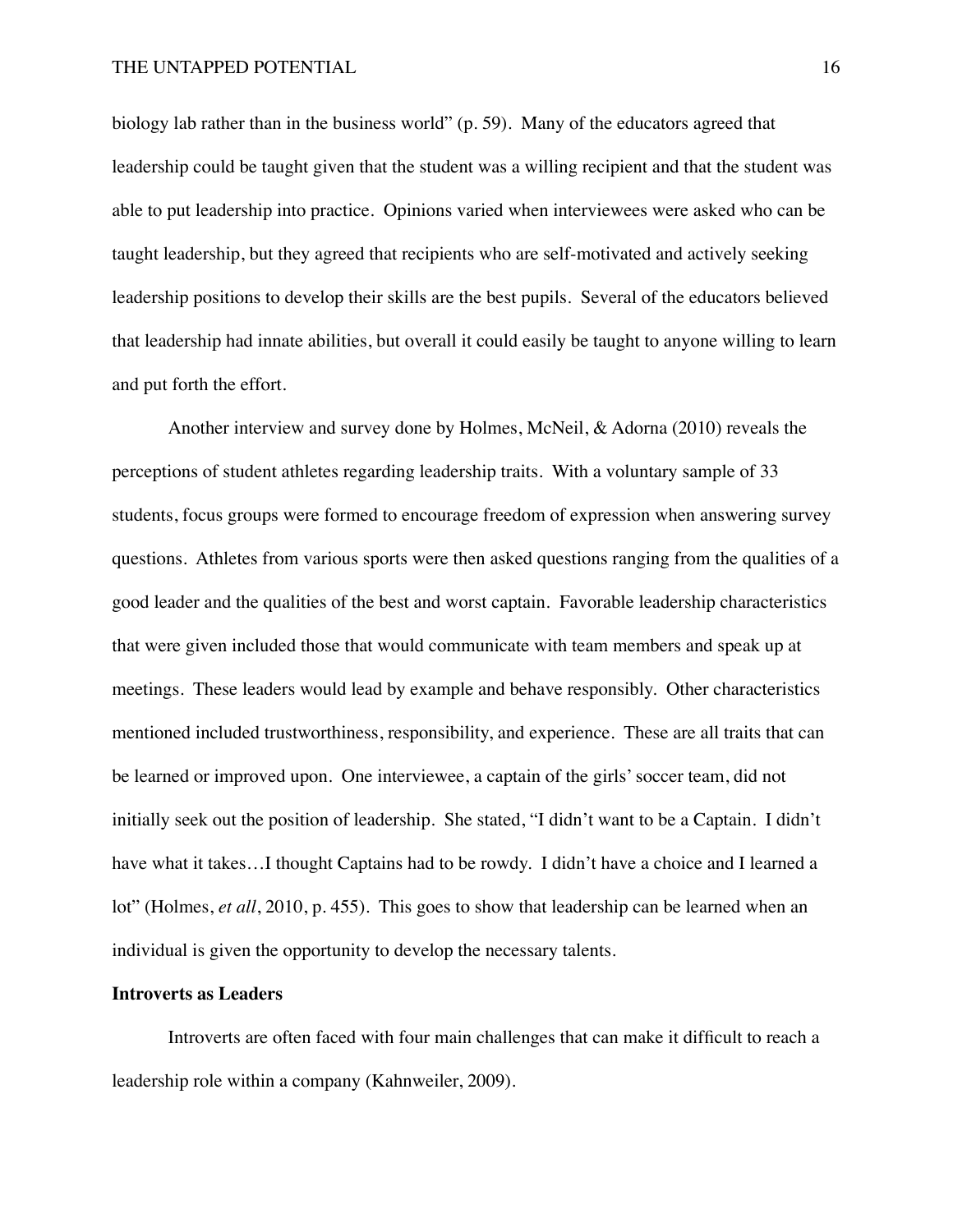*Stress***.** Introverts tend to overload on work because they have a hard time saying no. With an inability to stand up and set limitations for themselves, they can often become overworked. Introverts also need to ensure that they are taking time out for themselves to escape people exhaustion. Without this, stress levels can soar.

*Perception gaps.* Introverts are often pre-judged as rude or insensitive because they aren't ones to speak up right away. They can be seen as slow-thinkers as a result of their need to process information before giving feedback.

*Career de-railers.* Introverts aren't ones to bring attention on themselves, so in a competitive business, it can be difficult for them to sell themselves and their hard work to attain promotions and new jobs. Because introverts are often overstimulated by large crowds and intimidated by small talk, networking can be a struggle. With networking being such a big component to the achievement of new jobs, this can be a big weakness.

*Invisibility*. Introverts struggle with the feeling of being invisible. Ideas are often not heard or are taken lightly. As a result of these challenges that many introverts face, it is vital for them to develop the skills necessary to counteract the challenges and turn their innate nature into a strength.

Despite these struggles and obstacles, Kahnweiler (2009) posits that many successful executives are revealed to be introverts. Approximately 50 percent of the population are introverts and about 40 percent of the executives are introverted. Kahnweiler (2009) does not view introversion as a problem to be solved but rather a strength that needs to be developed. As an introvert, it is important to take the time to develop leadership characteristics and learn how to turn the quiet, reserved nature into a strength for a company. In agreement, Cain (2013) goes on to explain that society has put an overvalue on extrovert leaders. Giant personalities are not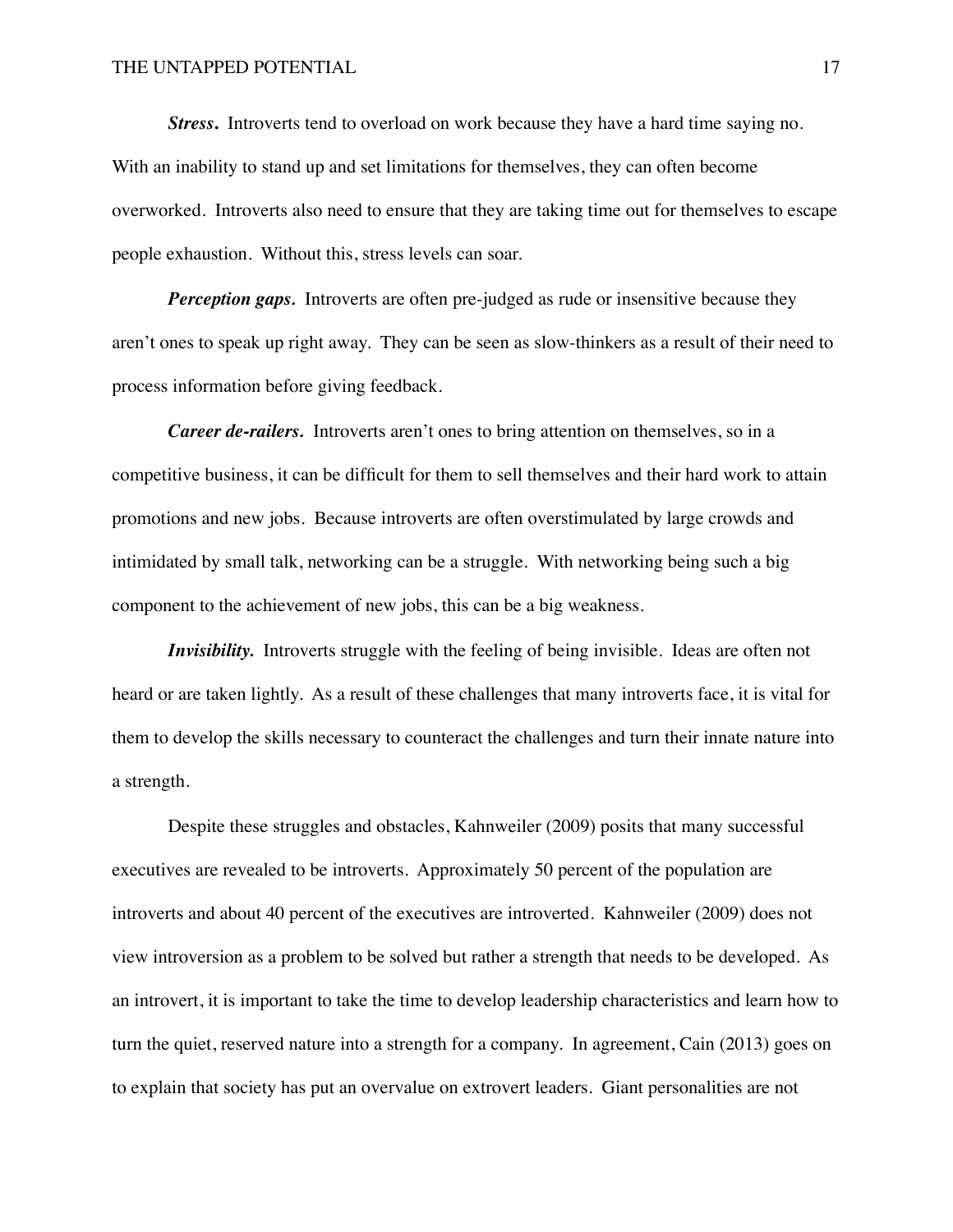### THE UNTAPPED POTENTIAL 18

necessary to be a good leader. A lot of leading within a corporation is done within small meetings rather than huge conferences. Yes, there are times when a leader must be able to speak in front of large crowds, but it is done much less often than society seems to think.

Sixty-five percent of senior corporate executives view introversion as a barrier to getting ahead in the corporate world (Grant, *et. all*, 2009). However, an experiment conducted by Grant, *et al* (2009) shows that in some cases, introverts may be a better fit to lead. When conducting a lab experiment including 163 college students that were put in groups to see how many t-shirts they could fold in 10 minutes, groups with proactive followers folded, on average, 28 percent more shirts under an introvert leader. However, when a proactive follower spoke up under an extrovert leader, the leader appeared threatened and would shut out any suggestion of improvement by the follower. This study shows that though introverts have to overcome much bias in society, when it comes to leadership, there are instances where introverts are proven to be the more effective and productive leaders.

Additional evidence indicating that personality cannot be used to determine one's ability to lead is through a study done by Hinkley (2005). After surveying 1,200 managers, James Kouzes and Barry Posner (as cited in Hinkley, 2005) discovered five characteristics that are consistently found in successful leaders: (1) challenging the process; (2) inspiring a shared vision; (3) enabling others to act; (4) modeling the way; and (5) encouraging the heart. Hinkley formed a hypothesis that sates there will be a "significant, negative correlation between introversion and leadership scores" (Hinkley, 2005, p. 15). Forty subjects, half male and half female between the ages of 18 and 25 years were asked to complete a Jung typology test and the Student Leadership Practices Inventory, assessing the individuals' rating on the five characteristics found in successful leaders. Results did not show any significant relationship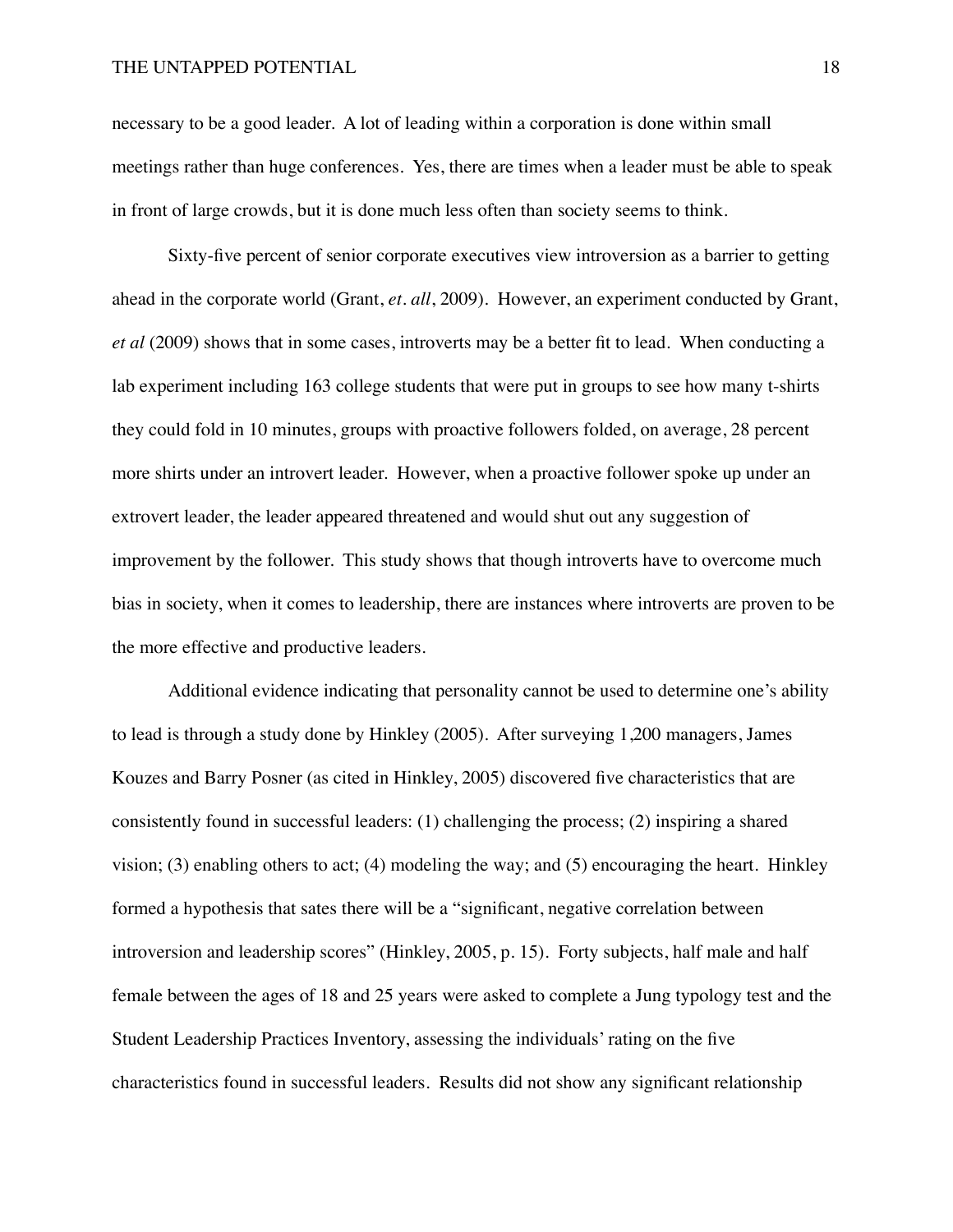between introversion and extroversion and the leadership quality of the individual. Society must re-examine the stereotype that has been put on introvert leaders. In addition, introverts need to be willing to step out and step up to the extrovert bias that is so prevalent within society.

### **Introverts Stepping Out**

The ability to step outside of one's comfort zone simply to pursue a passion is supported by a new field of psychology referred to as Free Trait Theory (Cain, 2013). This theory, developed primarily by Brian Little, a former professor at Harvard University, dictates that both fixed traits and free traits can coexist. Fixed traits refer to the innate tendencies that an individual is born with, while free traits refer to the choices that an individual makes despite his or her natural inclinations. According to this theory, individuals are able to "act out of character in the service of 'core personal projects'" (Cain, 2013, p. 209). Simply put, introverts are able to act like extroverts for "the sake of work they consider important, people they love, or anything they value highly" (Cain, 2013, p. 209).

According to Little (as cited in Cain, 2013), even though acting outside of one's nature is a possibility, it is vital to ensure that one has several "restorative niches" (p. 219), or a place for one to return to their true self. Little (2013) refers to this balance as a Free Trait Agreement. This agreement acknowledges that individuals will "act out of character some of the time - in exchange for being [themselves] the rest of the time" (Cain, 2013, p. 221). A lack of balance for introverts can lead to feelings of becoming overwhelmed, stressed out, and exhausted, thus rendering them useless in pursuing their "core personal projects" (Cain, 2013, p. 209).

### **Successful Introvert Leaders**

With approximately 40 percent of executives being introverts, it should not be surprising when big name leaders, from varying walks of life, such as Susan Cain, Warren Buffett, Laura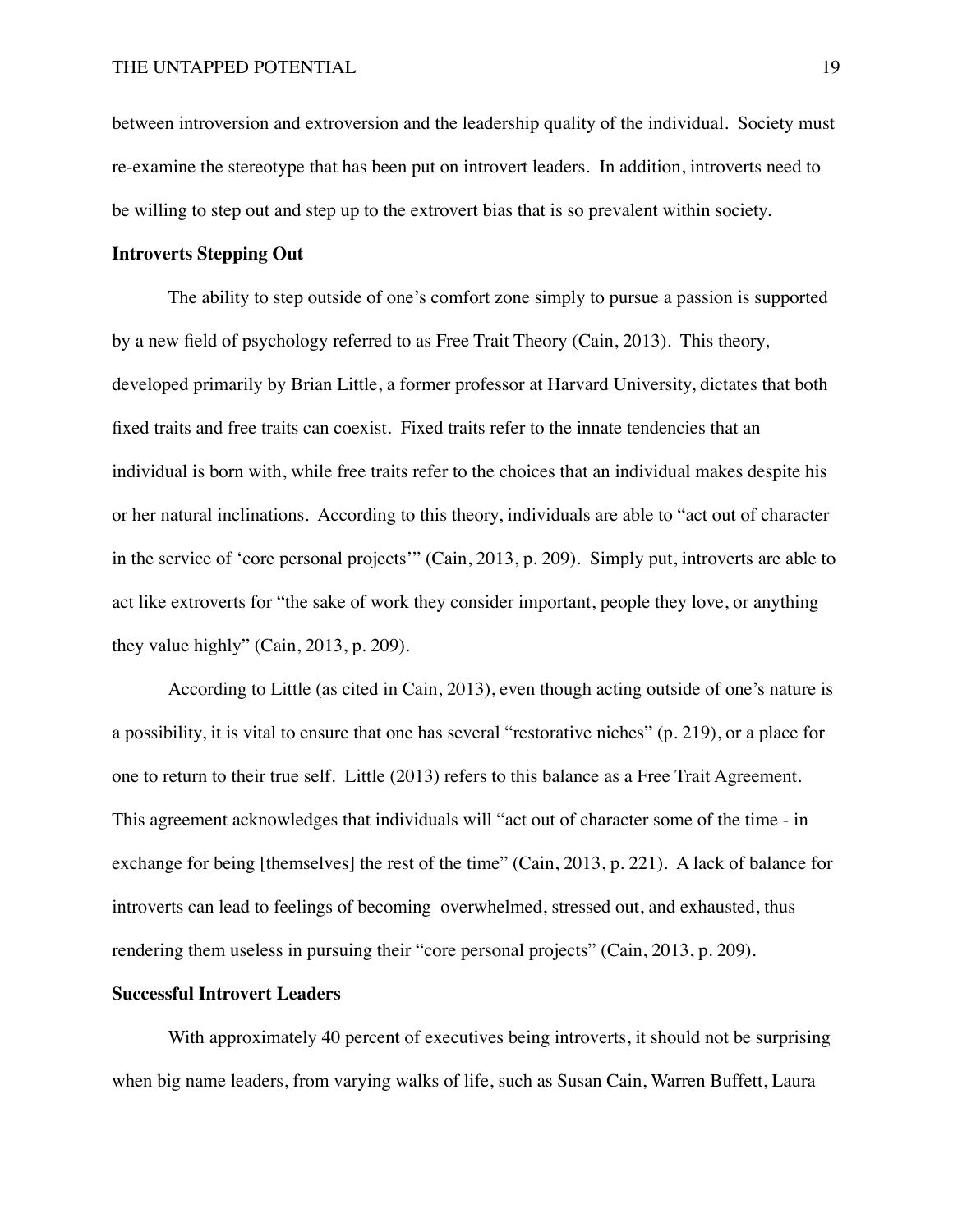Bush, and Bill Gates are revealed to be introverts (Kahnweiler, 2009). Examining the lives of these four flourishing leaders has shown a common denominator behind their willingness to step out and lead. Each individual carries with them a passion and a desire for their specific cause that gave them the confidence to step outside their comfort zone and overcome the obstacles and barriers that often hinder introverts from becoming leaders in the spotlight.

**Susan Cain.** Widely known for her book, *Quiet: The Power of Introverts in a World That Can't Stop Talking, and the TED Talk that goes along with it that currently has over 10* million views, Susan Cain has quickly distinguished herself as an introvert leader . After 7 years of introvert research, a time of "total bliss," (Cain, 2012b), Cain now refers to herself as an "oxymoronic creature" (Cain, 2012b) because she is currently doing what her book advises not to. She is foregoing her natural desire of solitude and reading and is choosing to step into a new world that includes interviews, TED Talks, and book signings. With over 21 interviews under her belt in just one day, Cain quickly discovered she was going to need additional help. She decided to join Toastmasters, "a worldwide organization whose members meet weekly in local chapters to practice public speaking" (Cain, 2012b, para. 8). Cain (2012b) knew the idea of speaking in front of hundreds and thousands of people was not an easy task for an introvert like herself, but she chose to receive the proper instruction needed through Toastmasters along with an additional speaking and acting coach to ensure that her passion and belief behind her book was well received. When asked why, Cain states, "...partly because I believe it's healthy for all of us (extroverts included) to stretch occasionally beyond our temperaments. Mostly because, for the sake of a book on the value of quiet, I'm willing to make a little noise" (Cain, 2012b, para. 17).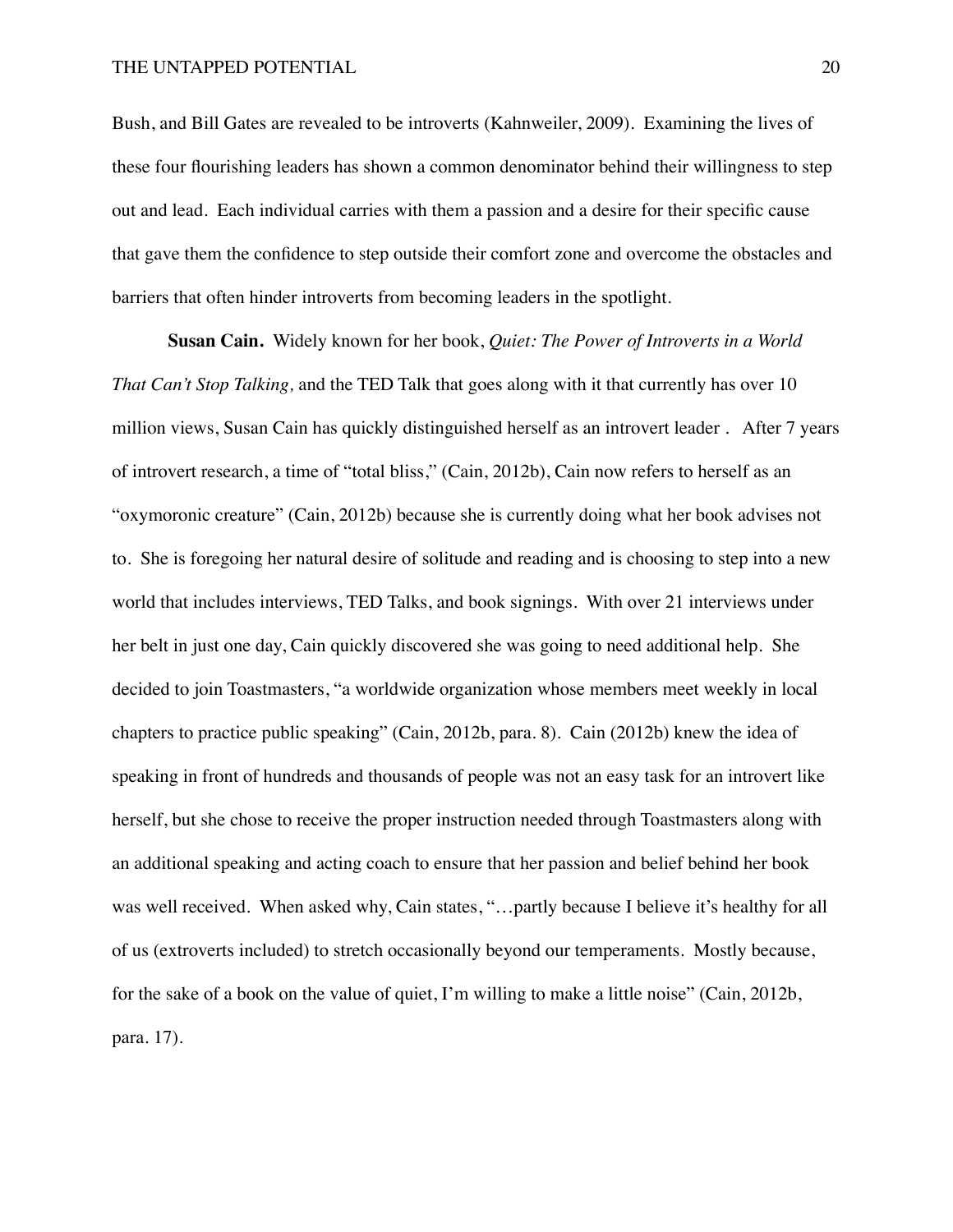**Warren Buffett.** According to Schroeder (2008), Warren Buffett, from a young age, had a passion for making money. At age six, Buffett went door to door in his neighborhood selling packs of chewing gum. The eagerness to sell continued even during family vacations. Opposite of his father, Warren was interested in money first and politics second. He hung around his father's office at the Omaha National Bank any chance he got. It was here that Warren would spend time with his two uncles and take in all the sights and sounds of a stockbroking firm. He fell in love with the numbers on the "big screen" and was determined at a young age to figure out the pattern they seemed to follow. Warren's meeting with Sidney Weinberg, the senior partner of the investment bank Goldman Sachs, was the beginning of his love for investments and making money. Buffett went back to Omaha with a new dream in hand and was now old enough to lay out the plans needed to achieve it. He picked up the book, *One Thousand Ways to Make \$1,000*, and delved in. He was fascinated by the concept of compounding money and how quickly a small sum could turn into a fortune. However, despite his innate business sense, Buffett was not socially adept. He was often viewed as either shy or standoffish. Though he had a few close friends, social interaction was not Warren's strong point. In an effort to turn this around, Warren discovered Dale Carnegie's, *How to Win Friends and Influence People*, and took it to heart. However, like most things, Warren wanted numbers to prove that these "rules" would work. Buffett would follow the rules laid out and then keep track of the results. He found that they worked! By the time Warren made it to high school, he had made several new friends, joined the Woodrow Wilson golf team, and was no longer seen as offensive to others. His passion to make money and sell, had to be partnered with a good reputation with people, and Buffett gained this through dedication to overcome obstacles to achieve his passion. By senior year, Warren had found business in old pinball machines. He placed one machine inside a barber shop for a test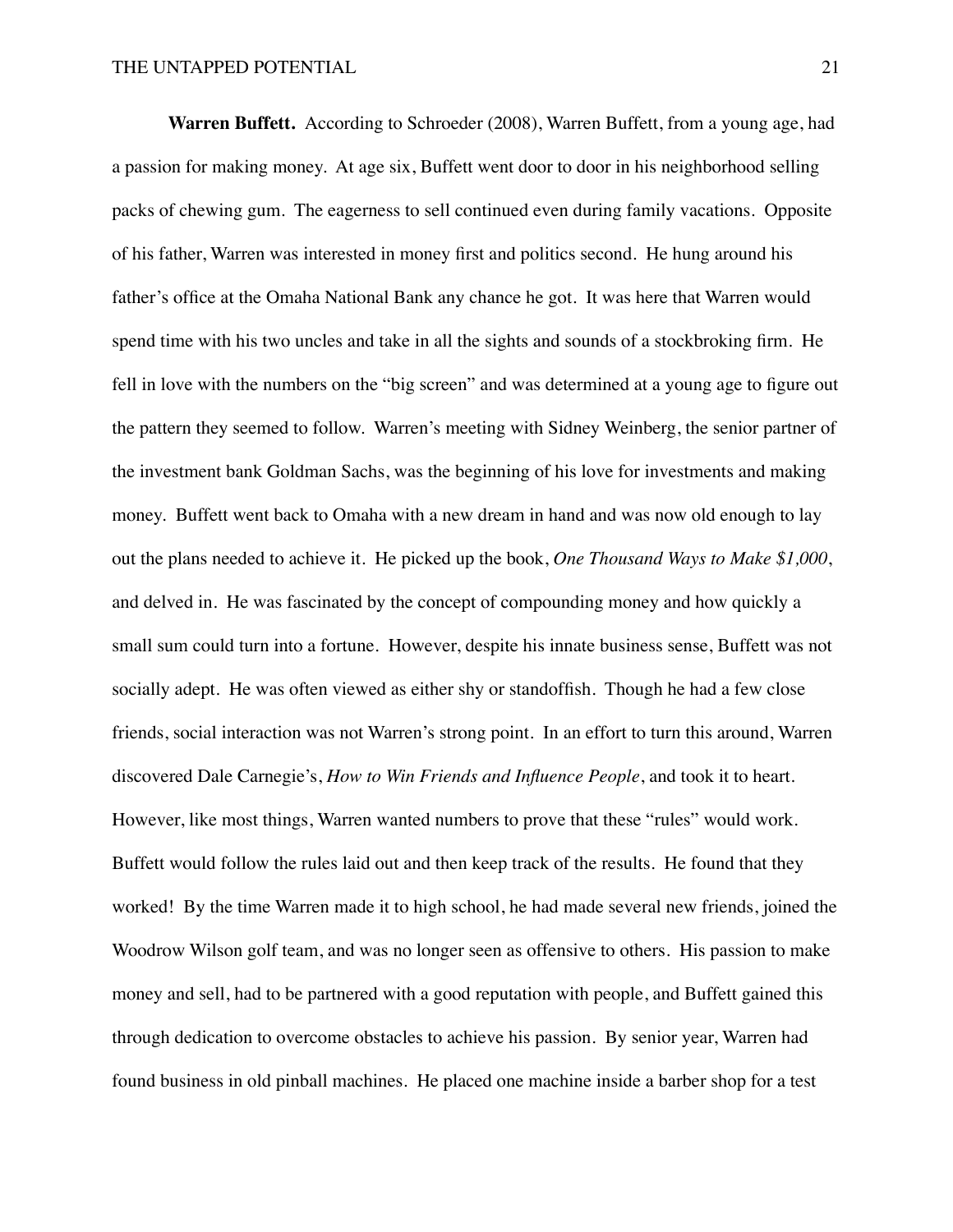run and soon made enough to buy multiple machines for barbershops all around town. Within no time, he was making a small fortune. This young, passionate introvert, quickly discovered the hurdles he needed to jump in order to make his dreams come true - dreams of making mounds of money.

**Laura Bush.** Famously known as the wife of former President, George W. Bush, Ford (2008) reveals that Laura Bush started as a young girl who loved to read. She was often more satisfied in the presence of towering books than the presence of multiple people. In second grade, Laura discovered her passion to be a teacher. This passion continued in college at Southern Methodist University, where she majored in elementary education. After graduating and taking a position as a second grade teacher, Laura quickly discovered her love for reading and literacy and pursued a masters degree in library science at the University of Texas in Austin. After meeting and marrying George W. Bush, Laura's life was about to be radically changed. Laura was extremely supportive of Bush's dreams and passions despite her lack of interest in politics and her quiet nature. However, Laura soon discovered the benefits of being in the limelight with her husband. She had a knack of using her new found position to pursue her own dreams and passions Laura lobbied for state funding for reading, literacy, and early childhood development programs. She continued pursing these social causes by serving as a spokesperson and promoter of the teaching profession. She also hosted a White House Conference entitled "Preparing Tomorrows Teachers" in which Laura brought together university and business leaders to discuss teacher preparation and professional development of teachers. Laura Bush continues to be an advocate of public education, early childhood development, and libraries despite her natural tendency to avoid the spotlight.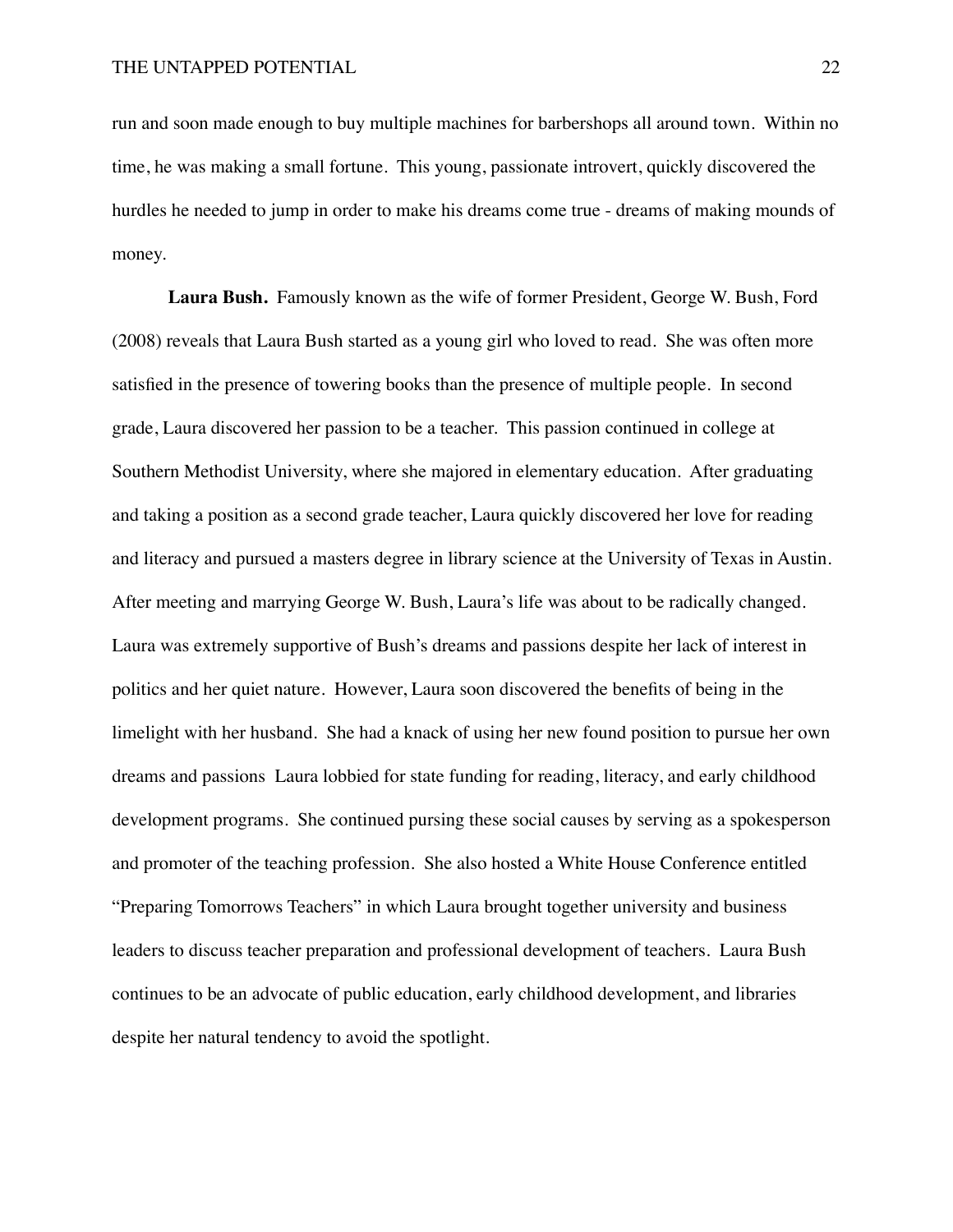**Bill Gates.** According to Gate & Lowe (1998), Bill Gates was a hyperactive, young boy who was constantly seeking a challenge. Gates' love for computers started with the help of the Lakeside School Mother's Club. In 1967, the mothers used proceeds from a fundraiser to install a small computer terminal for students to experiment on. Gates quickly become engrossed in this new technology. By eighth grade, Gates was earning money on the side as a computer programmer. He fed his desire to learn more about computers by joining the Lakeside Programmers. He was quickly kicked out, however, when the others saw him as too immature. Shortly after, the other students realized what an asset Gates was and invited him to join again in which he promptly agreed. This time, however, Gates would be in charge. As the group began to outgrow this single computer, the Mother's Club developed a new plan for them. The boys would hitch rides to the Computer Center Corporation office in which they searched for programming errors in return for free time on a new Digital Equipment Corporation computer. Through this opportunity, Gate gained business sense. He discovered the term *bankrupt* as the company they had been working for went under and were now left to find another computer to fiddle with. This began Gates' dream to own his own software business along with his buddy, Paul Allen. Though Gates maintains a quiet and reserved nature, he is continually referenced as a successful introvert leader as the former chief executive and chairman of Microsoft, the world's largest personal-computer software company, which he co-founded with Paul Allen.

In essence, investigation into the lives of these four promising leaders, as well as further research in regards to introversion and extroversion, reveals that passion for a cause, belief, or ideal is an effective driving force that can prompt introverts to step into challenging circumstances that their natural inclination may have originally avoided. Further research on this subject matter can provide insight and further understanding into the best ways to assist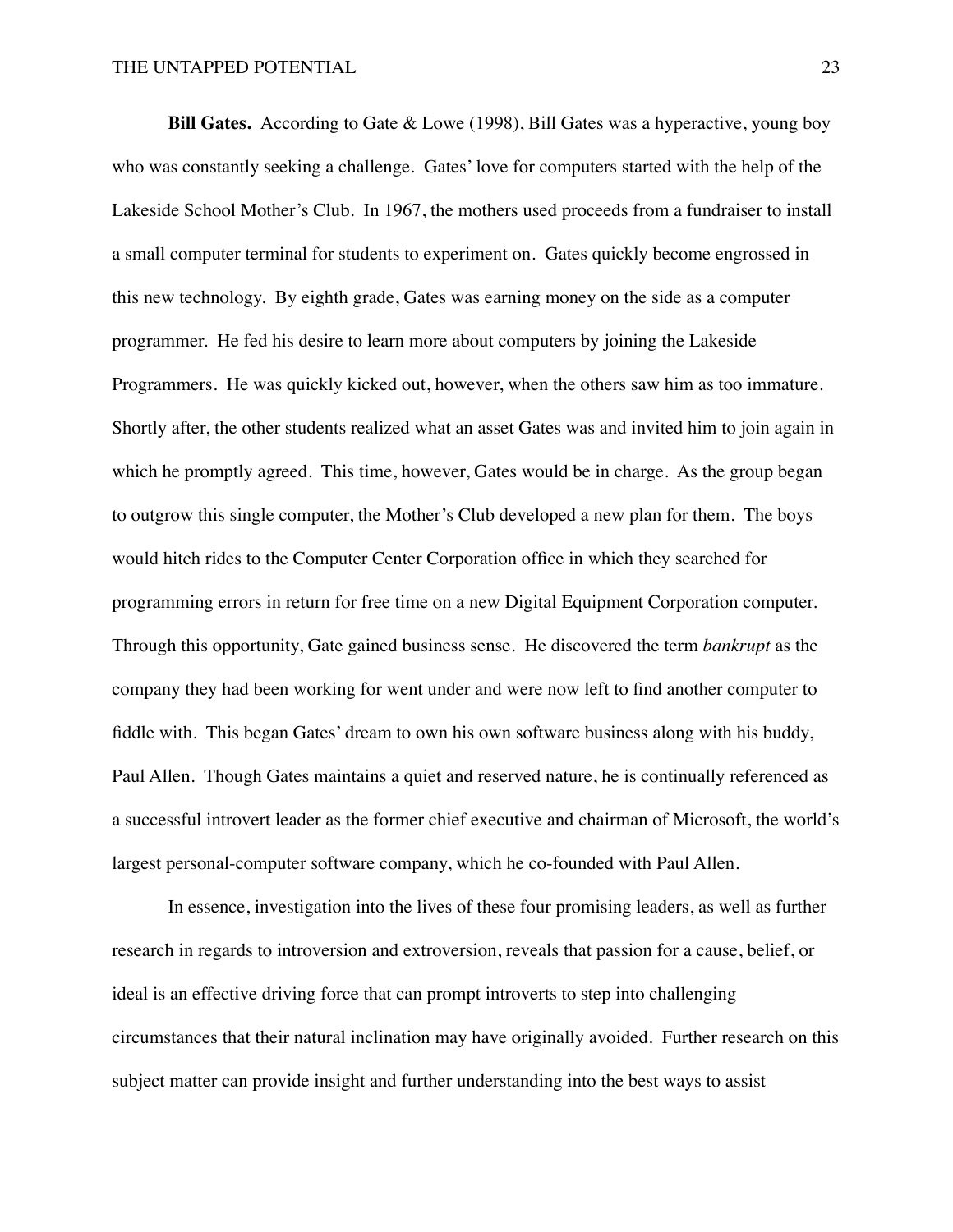introverts to find their passion and develop them as leaders. As a result, corporations, businesses, and society as a whole will be able to benefit from talents and abilities that were once hidden.

### **Methodology**

### **Research Overview**

The following research has been conducted in an effort to determine if there are any similarities in the reasoning of introverts who choose to step out of their comfort zone and into leadership roles despite common obstacles (ie. shame, inadequacy, shyness, criticism from others). Further knowledge in this area can provide ways in which introverts can be encouraged to step into leadership roles that may previously have been avoided, allowing new talents and abilities to be utilized.

## **Participants**

Participants in this research were recruited through a mass email sent to all student leaders, staff, and faculty at Southeastern University. Students were deemed "student leaders" by their active participation within an on-campus student leadership program such as the Department of Spiritual Formation (DSF), the Department of Student Experience (DSE), and the Department of Student Learning (DSL). The pool of voluntary participants was then narrowed through a sequence of surveys each denoting specific stipulations such as holding a leadership position, being an introvert, and experiencing high levels of invalidation and/or inadequacy.

### **Design and Procedure**

The Southeastern University Institutional Review Board granted approval for this research. Participation was completely voluntary and consent was obtained with the inclusion of a "Voluntary Consent for Online Survey" form. This form was included in the email distributed to the volunteers and described the purpose of the survey, the expected length of each survey, as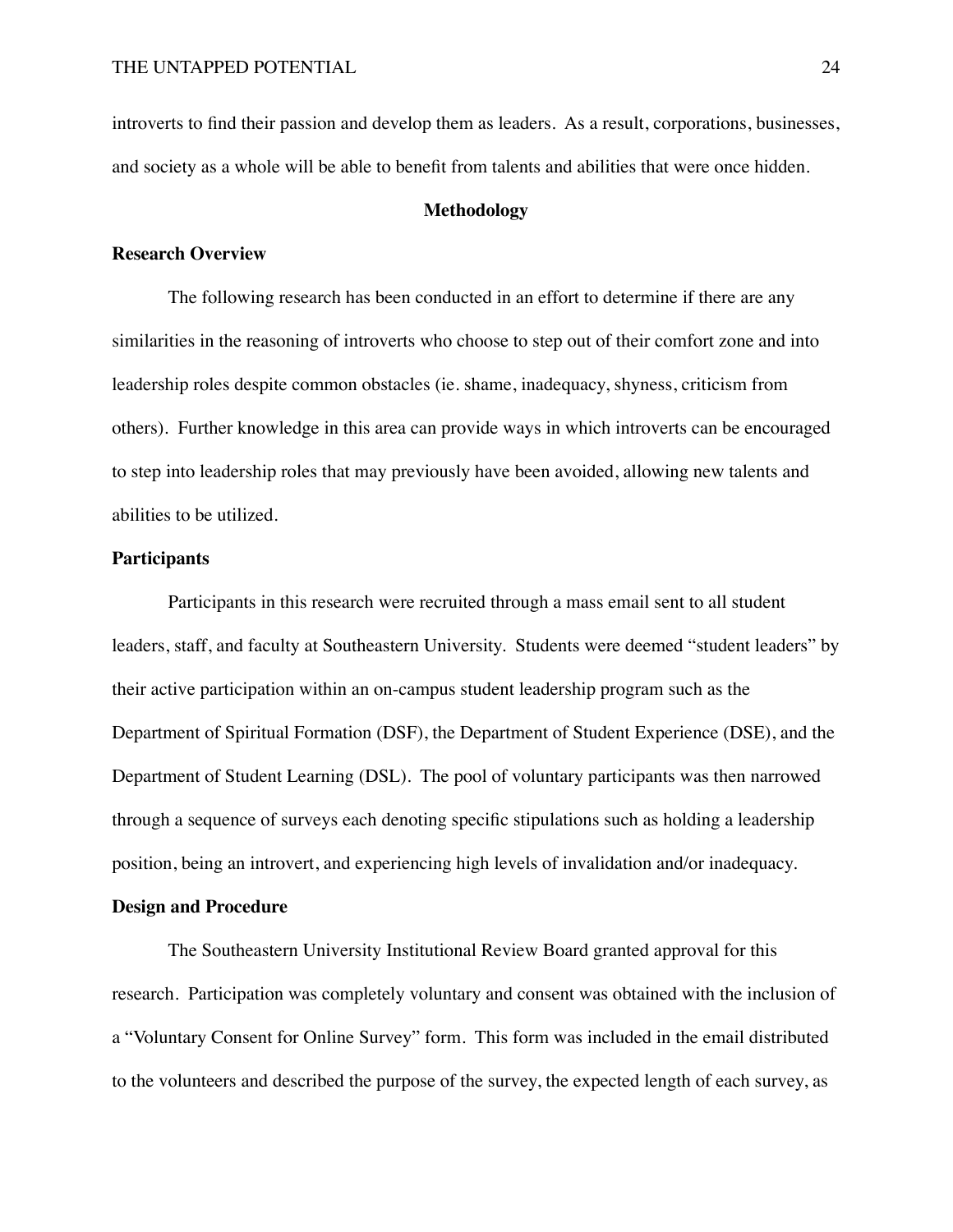well as the contact information for any further questions or concerns. Through their participation in the survey $(s)$ , participants declared their agreement to the terms. To entice greater participation, each stage of surveys included a random drawing for a \$10 Chick-Fil-A gift card. No other compensation was offered to the participants.

As stated previously, participants for this research were chosen based on their status at Southeastern University (student leader, staff, and/or faculty). The sample pool was then narrowed through a sequence of surveys each denoting specific stipulations such as holding a leadership position, being an introvert, and experiencing high levels of invalidation and/or inadequacy. A total of three surveys were sent out to designated participants in one week intervals providing ample time for completion. Data was obtained through these surveys throughout October and November 2014.

Approximately 600 individuals received the initial survey, Survey #1 (see Appendix A) and were given the opportunity to voluntarily take part in the research. The first survey consisted of demographic questions as well as questions indicating one's previous and/or current leadership positions. This survey also included a third-party link ([humanmentrics.com](http://humanmentrics.com)) that allowed participants to take the official Jung Typology Test in order to determine their MBTI score (see Appendix B). There was an available place for individuals to enter their MBTI score into the survey.

After one week, the data results of the 100 individuals who chose to participate was collected. (Due to user error and/or incomplete surveys, only 73 individuals' data results were permissible.) Participants were then separated based on their answers of previous and/or current leadership positions as well as their MBTI score. Individuals that were denoted as an introvert, an "I" in their MBTI score, that had also previously held or were currently holding a leadership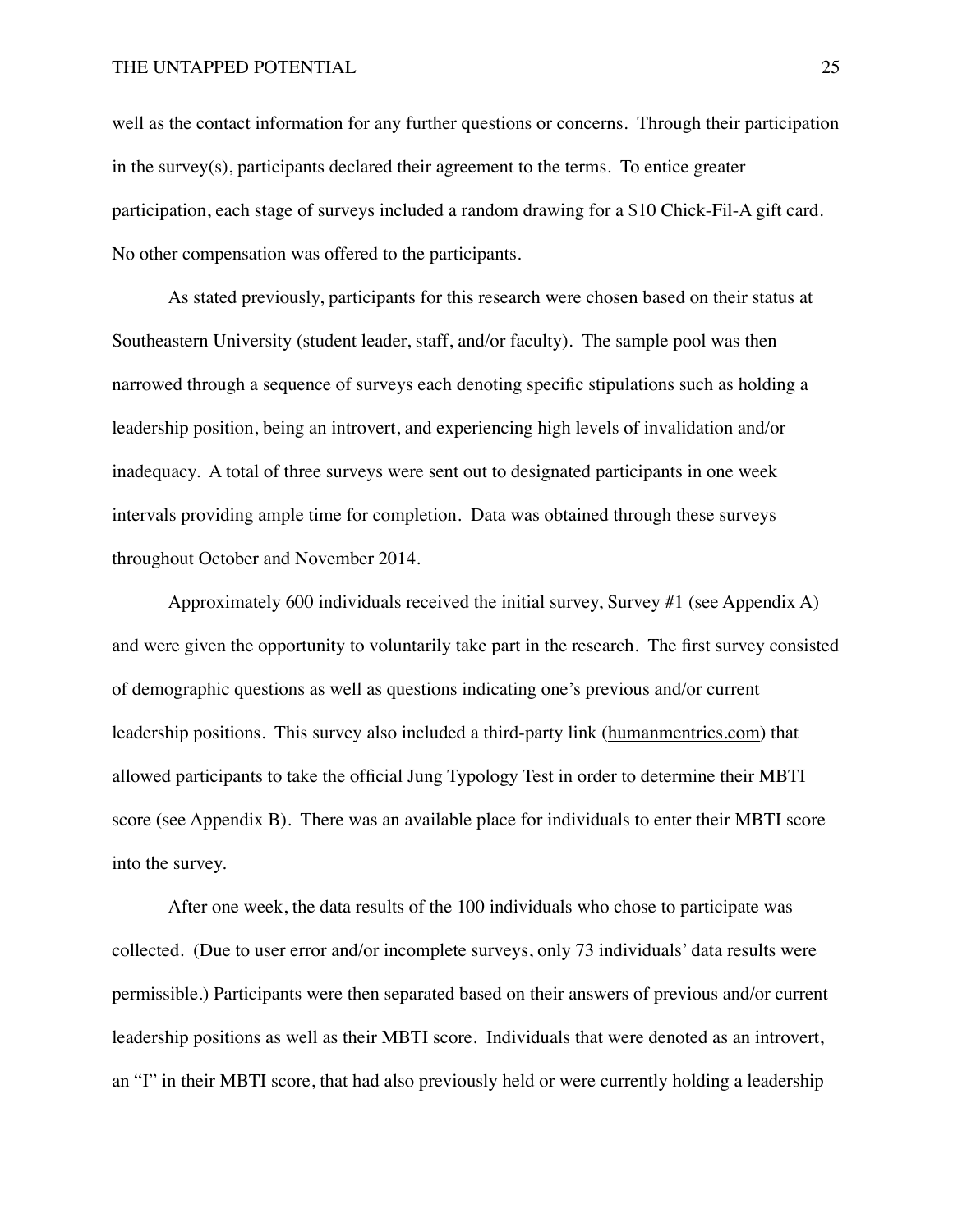position were then asked to take part in Survey #2 (see Appendix C). Thirty-nine individuals met this criteria and received the link to Survey #2 immediately following the collection of data. This survey consisted of The Introverted Leader Detox, existing literature that was originally developed by Andy Johnson of Price Associates. Permission for the usage of this survey within my research was received via e-mail by Andy Johnson, himself. This survey was designed to gage the level of inadequacy and/or invalidation that can be often associated with introvert leaders.

After one week, the data results of the 27 individuals who chose to continue participation was collected. Participants were then separated based on their answers to the questionnaire. Individuals who answered positively (showing signs of inadequacy and/or invalidation) to four out of 7 of the questions, and have a tendency of feeling inadequate and/or invalid greater than 50 percent of the time, were then asked to take part in Survey #3 (see Appendix D). Sixteen individuals met this criteria and received the link to Survey #3 immediately following the collection of data. This survey consisted of the Introverted Leaders Research Methodology, existing literature that was created and conducted by the South Central Strategic Health Authority and the Welsh Government. Usage for this survey was granted via their website with the requirement of acknowledgement. The questionnaire asks about the impact introversion has on the individuals' career both positively and negatively, as well as any support, education, or training that either helped or hindered the individual as an introvert leader.

After one week, the data results of the 7 individuals who chose to continue participation was collected. These results consisted of paragraph responses that were then read, evaluated, and categorized into the "Results" section of this thesis.

### **Limitations**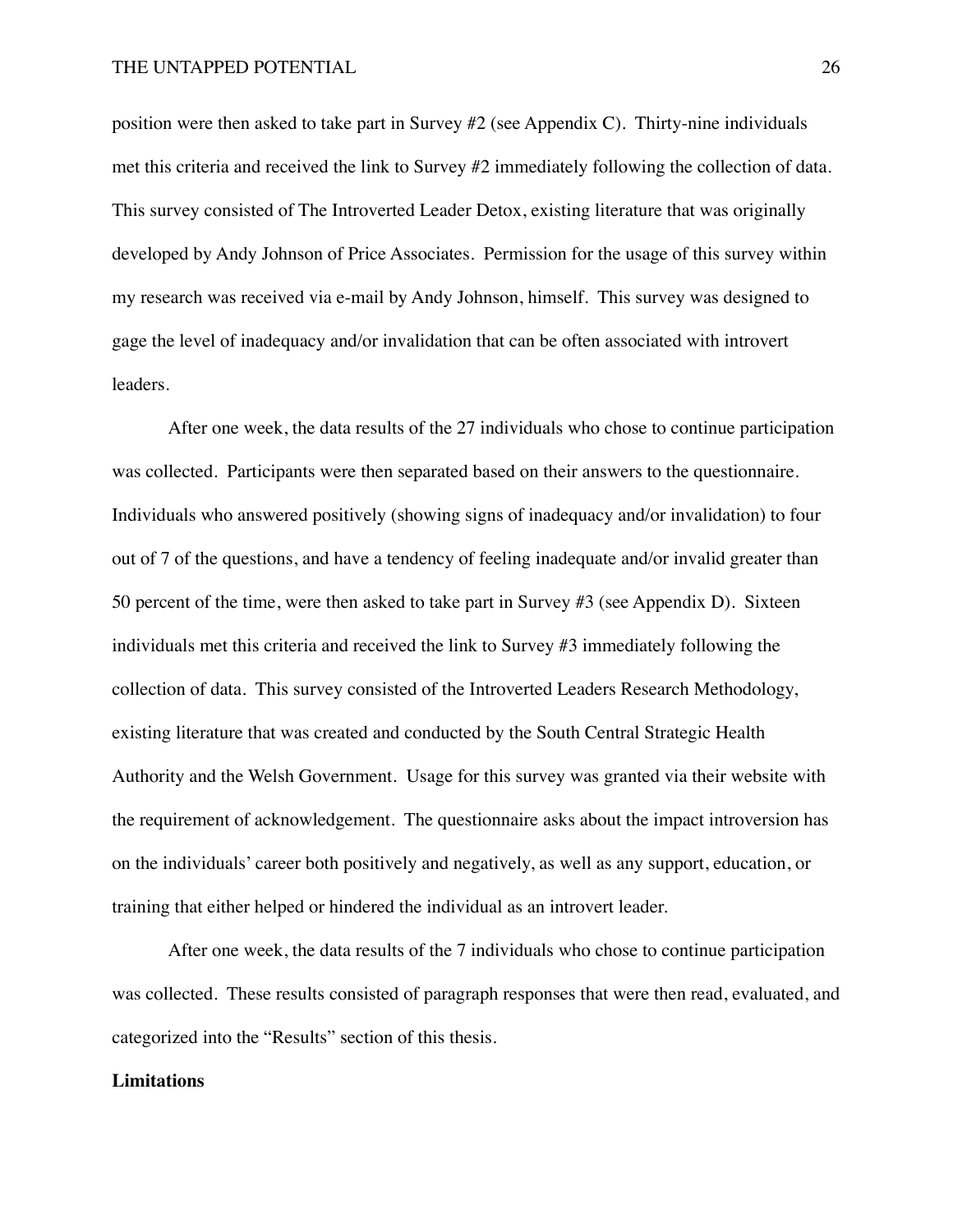Although this research was attentively prepared and conducted, there were several limitations that may have slight impact and/or influence on the findings. First, the population sampled for this research is a very small representation of introvert leaders on a college campus or within society as a whole. More time and access would have allowed for the opportunity of a greater sample size that could have included other universities and corporate environments. This would provide a more appropriate representation of introvert leaders. Second, because of the time constraint, this research did not allow for in-depth questioning of the participants (ie. oneon-one interviews). This would have ensured that questions given were being fully understood by the participant prior to their answering and may have resulted in less answers such as, "I don't know" or "n/a." In addition, the opportunity for the participant to expound on their answers would have been available for greater understanding from the researcher. Third, the questionnaires being sent out as three separate surveys affected the results as there was a decrease in participation after each individual survey. The immense workload of many student leaders, staff, and faculty on campus may have discouraged participants to take part in all surveys presented to them. Had all the surveys been combined into a longer questionnaire that could be taken in one sitting, the results from a larger sample size may have provided a better generalization to deduce from.

### **Results**

The MBTI results of the volunteers showed a near 50/50 split between introvert and extrovert participants. The introverts, however, took the majority at 53 percent while the extroverts represented at 47 percent. Of the 53 percent of introverts who chose to participate, all but one (97 percent) deemed themselves as either previously holding a leadership position or currently holding a leadership position. Examples of leadership positions were then given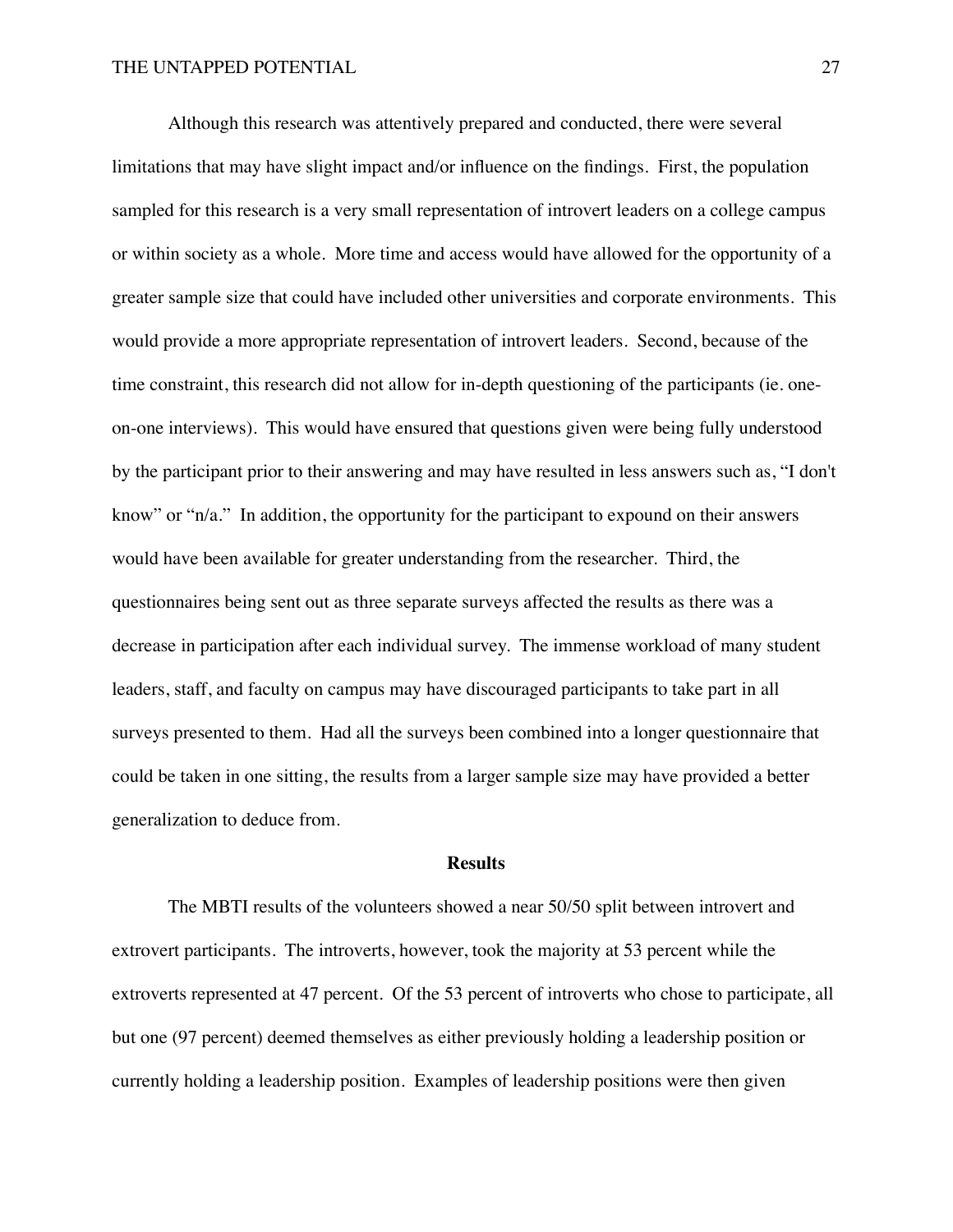including the following: Assistant Professor, Resident Assistant, Chief Financial Officer, Dean, and Pastor.

Of the twenty-seven introvert individuals who chose to continue participation, over half (59 percent) showed feelings of inadequacy regarding their leadership ability. These individuals answered positively (showing signs of inadequacy and/or invalidation) to four out of seven of the questions which results to having a tendency towards these feelings greater than 50 percent of the time. Levels of this tendency, however, did not reach higher than 71 percent (answering five out of seven of the questions positively) in any one individual.

Additional short answer questions were provided to the seven individuals who were deemed introverts, showed feelings of inadequacy, and chose to continue participation. When asked about the negative affects that introversion has had on their leadership ability, three individuals claimed that their introversion has often led to misperception and misunderstanding from those around them. Individual #2 states, "Sometimes this tendency [introversion] has been perceived as being aloof from others needs and concerns." Individual #5 expresses that the misperceptions of their introversion has possibly cost them "opportunities to advance in the workplace." This notion mimics Individual #4's concern that they will "not stand out as much, due to [their] introversion" which will cause them to "miss out on future opportunities." Individual #6 deals with coming across as "indifferent because [they are] not extroverted in [their] expression of [their] actions and emotions."

When asked what personal strategies were developed to combat these negative misconceptions, the majority of the participants agreed that it is important to push yourself outside your comfort zone as well as take time to re-energize alone. Individual #1 finds themselves "constantly pushing [themselves] beyond what is comfortable" as Individual #2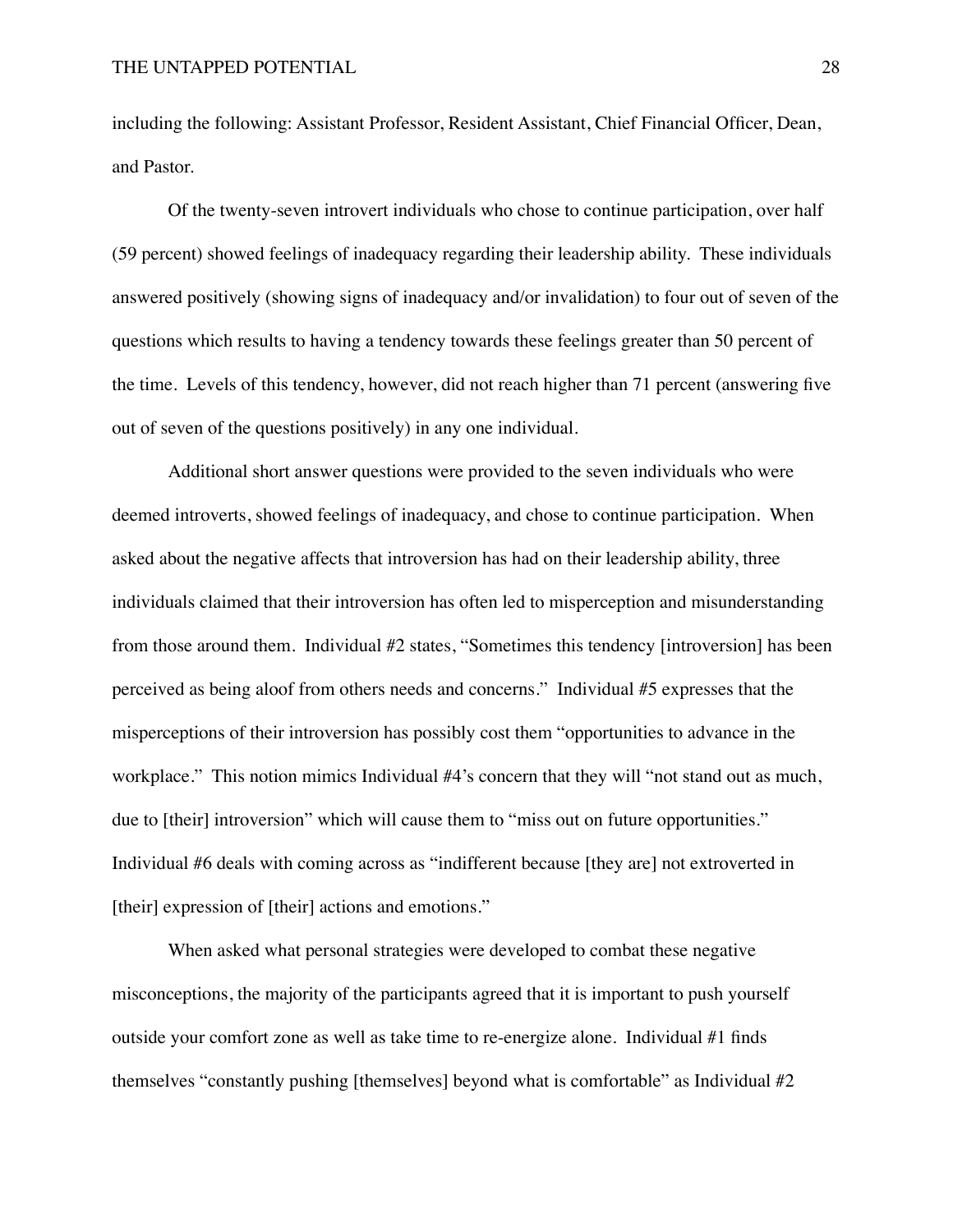### THE UNTAPPED POTENTIAL 29

chooses to "speak up in meetings even if [they] don't feel it is always necessary." On the other hand, through "relaxation exercises and thorough preparation," Individual #3 is able to gain the energy necessary to combat any public event. Individual #4 ensures their ability to "be more present when interacting with others" by taking the necessary "time to re-energize alone."

Referencing the helpful education, development, and training for introverts, the opportunity to simply practice in areas such as public speaking and working with teams was a common denominator among many of the responses. "Being placed in contexts where team projects are required" has helped Individual #2 become more flexible when it comes to working with other personalities and styles. For Individual  $#3$ , "training in the discipline of acting has been particularly helpful…to learn how to control feelings of fear and tension in public situations." Individual #6 agrees by refusing to "turn down opportunities for public speaking, even though it can be uncomfortable." Practice is the key for many of these introvert leaders.

Unhelpful education, development, and training has been associated with education and leadership systems that have a heavy bias towards extroverts. "…most systems of leadership seem to be built around extroverted leaders and usually may not have intentional space created for valuing introverted leaders" (Individual #1). Many "tasks and educational emphases…tend to disregard the importance and validity of introverted team members" (Individual #2). With this extrovert bias so prevalent in society and education, it can be even more discouraging when introvert leaders meet successful leaders who are clear extroverts. "These interactions have supported the misconception that extroverts make better leaders" (Individual #4).

When asked to address what could have been of greater help as an emerging introverted leader, many of the individuals agree that a greater understanding and awareness of personality types is necessary. With the "recent emphasis on personality styles," these concepts need to be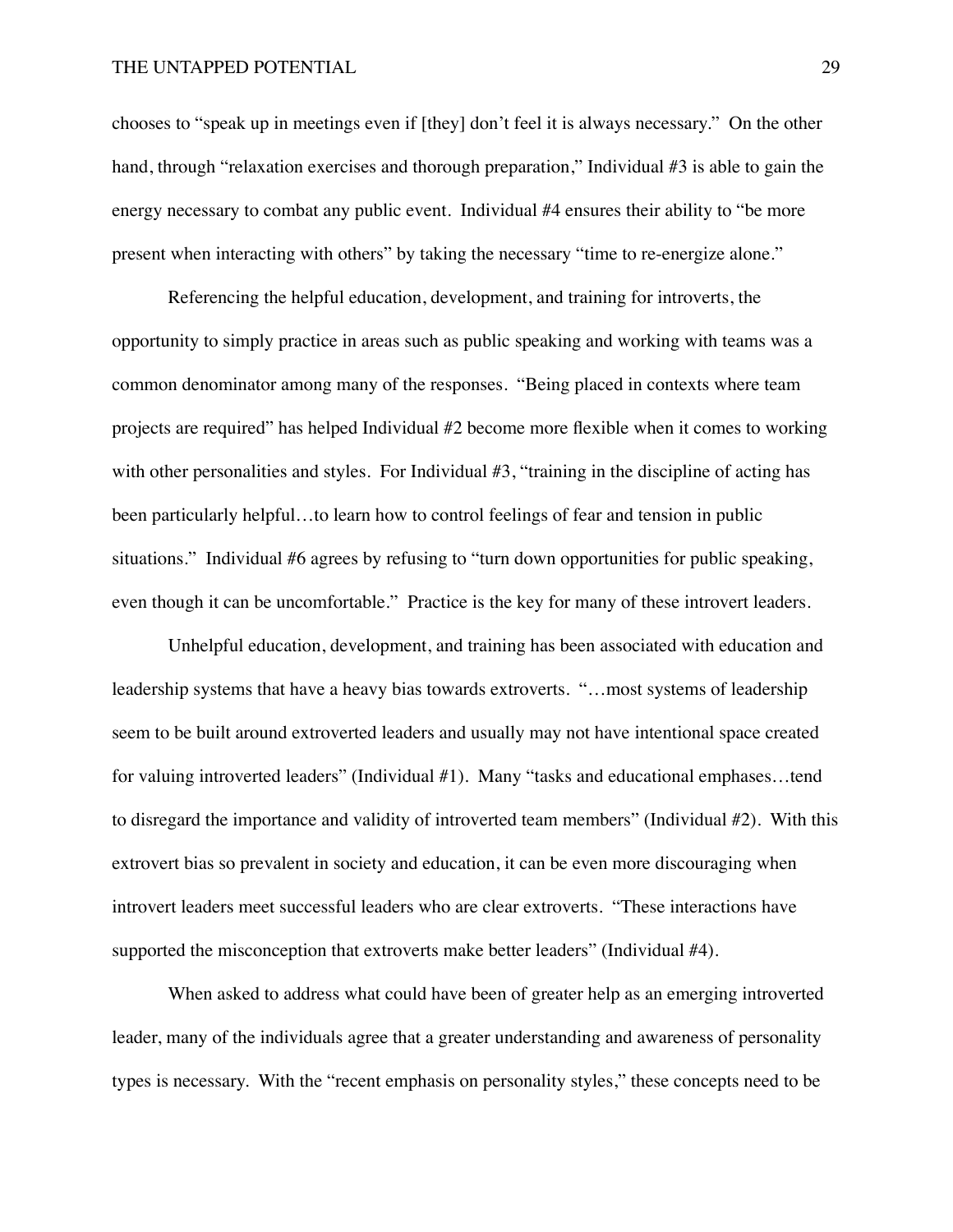addressed and "incorporated more into various organizational context" (Individual #2). This could be done when working on a team or in group projects as Individual #1 explains. "It would be very helpful for everyone to learn about each other and introduce each other to personality types and leadership preferences" (Individual #1). It might even be advantageous to have "some type of leadership personality course taught in the classroom during the middle or early high school years" (Individual #3). This knowledge could increase the confidence of introverts and decrease the misconception "that leading should be left to the loudest" (Individual #3).

#### **Discussion**

Though the answer of what in particular drives introvert leaders to step beyond their innate comfort zone was not adequately answered due to limitations on the researcher's part, I believe a greater idea and concept was discovered through this research. It is possible the American education systems needs to begin thinking about the necessity, along with the mental and emotional capacity, of addressing the differences of personalities at a younger age. It shows from previous research stated as well as through the current research study, that students need to be encouraged to find opportunities to practice skills outside of their comfort zone as well as find opportunities to refine their strengths. It is vital that the coming generations are not misled with the concept that one personality type is better or more favorable over another. Instead, there needs to be an emphasis on the importance of varying personalities to bring about differing ideas and thoughts. It is only then that we are able to truly benefit from every individual's talents and abilities.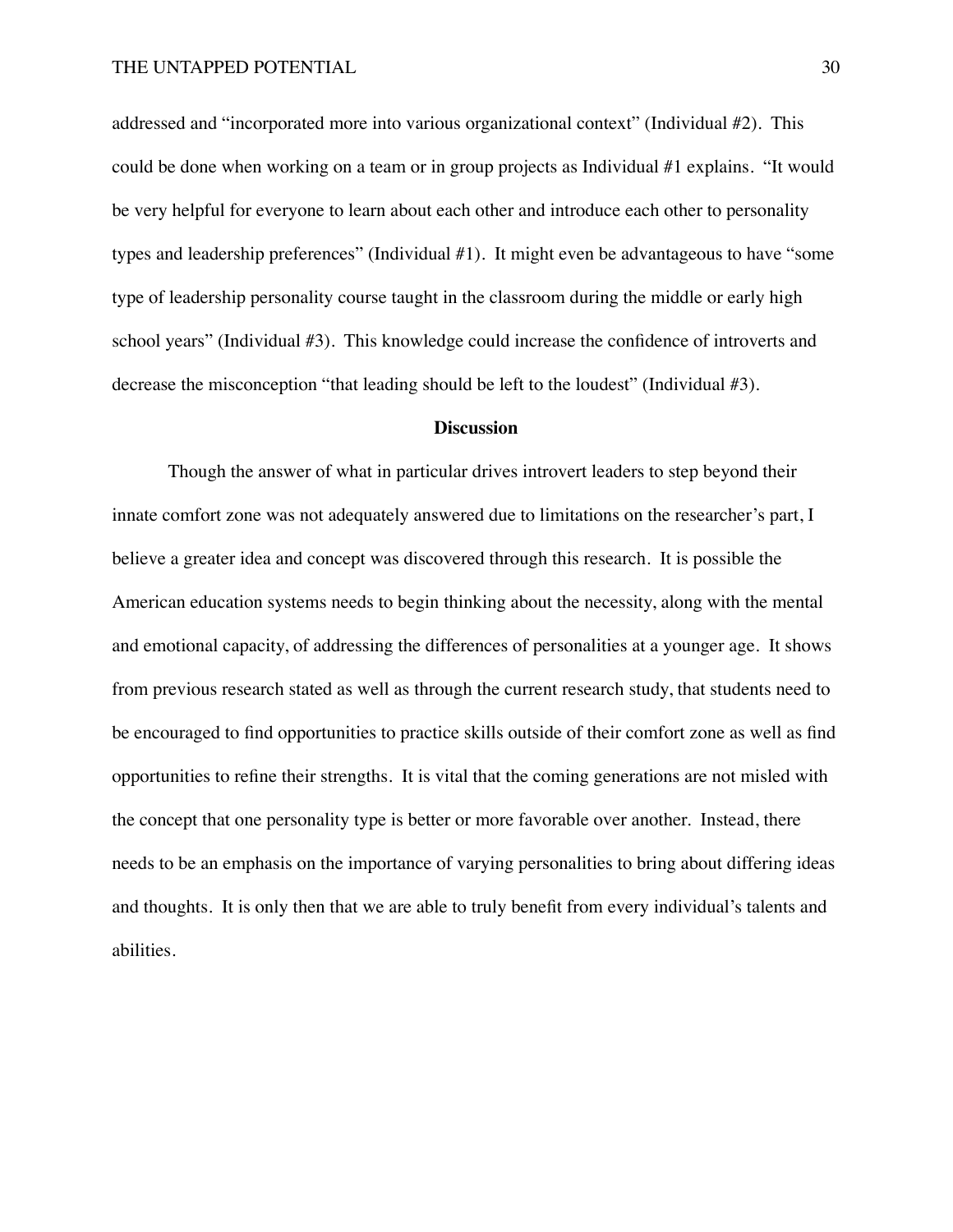#### References

Ancowitz, N. (2010). *Self-promotion for introverts: The quiet guide to getting ahead.* New York: McGraw-Hill.

Cain, S. (2012a). An introvert steps out. How the author of 'Quiet' delivered a rousing speech. In *The New York Times* (Sunday Book Review). Retrieved from http:// www.nytimes.com/2012/04/29/books/review/how-the-author-of-quiet-delivered-arousing-speech.html?pagewanted=all&\_r=1&

- Cain, S. (2012b, February). Susan Cain: The power of introverts. [Video file]. Retrieved from http://www.ted.com/talks/susan\_cain\_the\_power\_of\_introverts?language=en
- Cain, S. (2013) *Quiet: The power of introverts in a world that can't stop talking.* New York: Crown.
- Carnegie, D. (1981). *How to win friends and influence people.* New York, NY: Pocket Books
- Coe, C. K. (1992). The MBTI: Potential uses and misuses in personnel administration. *Public Personnel Management, 21*, 511-522. Retrieved from http://search.ebscohost.com/ login.aspx?direct=true&db=buh&AN=9604010685&site=ehost-live.
- Cross, T. L., Speirs Neumeister, K., L., & Cassady J. C. (2007). Psychological types of academically gifted adolescents. *The Gifted Child Quarterly, 51*(3), 285-294. doi: 10.1177/0016986207302723
- Cunningham, L. (2012). Myers-Briggs: Does it pay to know your type? In *The Washington Post.* Retrieved from http://www.washingtonpost.com/national/on-leadership/myersbriggs-does-it-pay-to-know-your-type/2012/12/14/eaed51ae-3fcc-11e2-bca3 aadc9b7e29c5\_story.html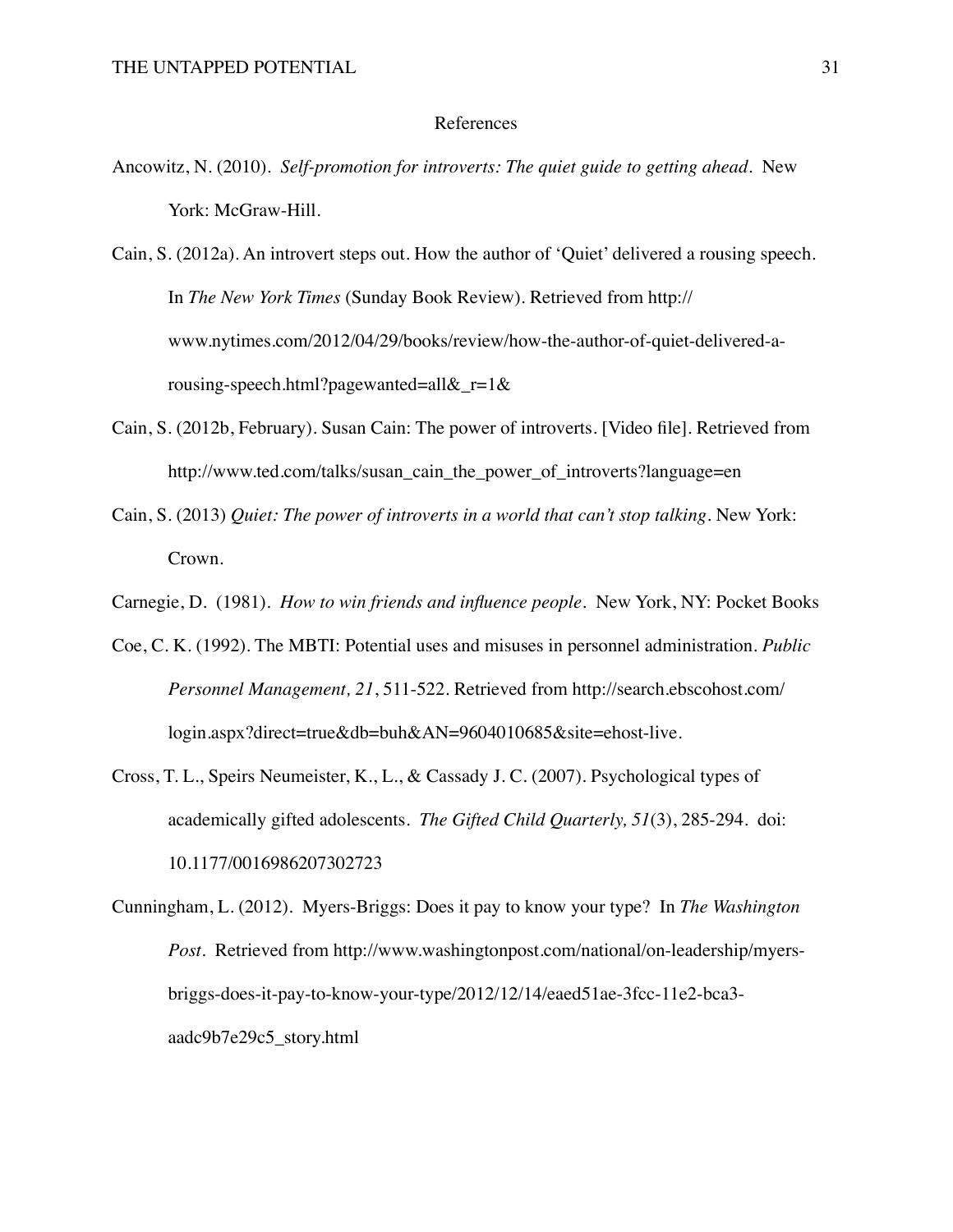- Doh, J. P. (2003). Can leadership be taught? Perspectives from management educators. *Academy of Management Learning and Education. 2*(1), 54-67. doi: 10.5465/AMLE.2003.9324025
- Ford, L. (2008). "Bush, Laura (Laura Welch Bush)." Encyclopedia of Women and American Politics. (pp. 87-90). New York: Facts on File.
- Gates, B. & Lowe, J. (1998). Growing up Gates. In Bill Gates speaks: Insight form the world's greatest entrepreneur. New York: John Wiley.
- Gentry, W. A., Mondore, S.P., & Cox, B.D. (2007). A study of managerial derailment characteristics and personality preferences. *The Journal of Management Development, 26,* 857-873. doi: 10.1108/02621710710819348
- Grant A.M., Gino F., & Hofmann, D. A. (2010). The hidden advantages of quiet bosses. *Harvard Business Review.* Retrieved from http://hbr.org/2010/12/the-hidden-advantages-of-quietbosses/ar/1
- Hinkley, T. (2005). Identifying leadership: Correlations between introversion-extroversion and leadership qualities. *Liberty University Honors Program.* 1-40. Retrieved from http:// digitalcommons.liberty.edu/cgi/viewcontent.cgi?article=1154&context=honors
- Holmes, R. M., McNeil, M., & Adorna, P. (2010). Student athletes' perceptions of formal and informal team leaders. *Journal of Sport Behavior, 33*, 442-465. Retrieved from https:// seu.idm.oclc.org/login?url=http://search.proquest.com/docview/792642907? accountid=43912
- HumanMetrics. (2015). *Jung Typology Test* [Web]. Retrieved from http:// www.humanmetrics.com/cgi-win/JTypes2.asp.
- Introverted Leadership Toolkit. (n.d.). *Introverted Leaders Research Methodology* [Web]. Retrieved from http://www.introvertedleaders.co.uk/research\_1.html.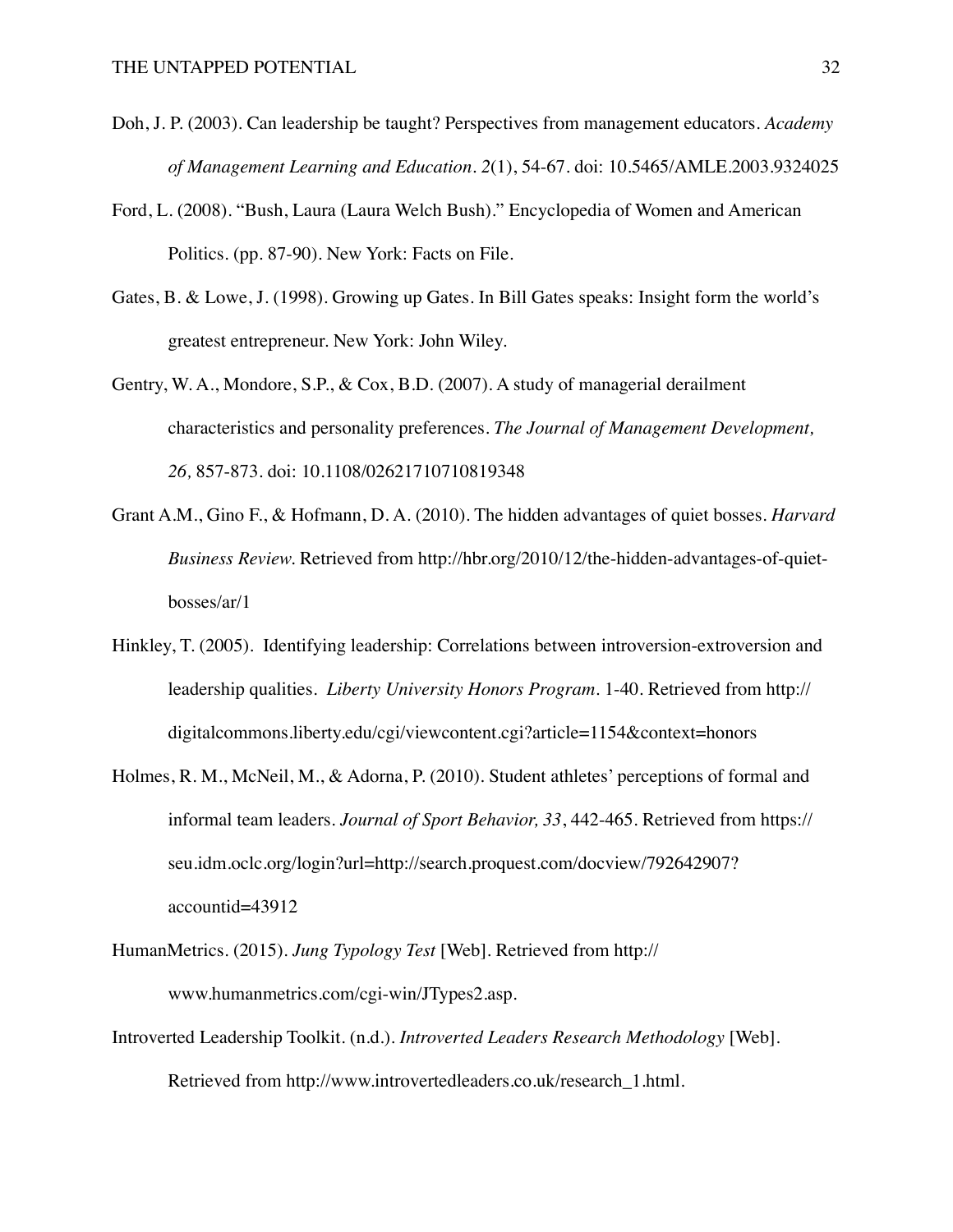James, M. (2003). Using the Myers-Briggs type indicator as a tool for leadership development? Apply with caution. *Journal of Leadership & Organizational Studies, 10*(1), 68-81. doi: 10.1177/107179190301000106

Jessup, C. M. (2002). Applying psychological type and "gifts differing" to organizational change. *Journal of Organizational Change Management*, *15,* 502-511. doi: 10.1108/09534810210440405

- Kahnweiler, J. (2009). "Introduction." *The introverted leader: Building on your quiet strength.* San Francisco: Berrett-Koehler.
- Kahnweiler, J. B. (2013). *Quiet influence: The introvert's guide to making a difference.* San Francisco, CA: Berrett-Koehler Publishers
- Kennedy, R.B., & Kennedy, D. A. (2004). Using the Myers-Briggs type indicator in career counseling. *Journal of Employment Counseling, 41*(1), 38-44. doi: 10.1002/j.2161-1920. 2004.tb00876.x
- Laney, M. O. (2002). *The introvert advantage: How to thrive in an extrovert world.* New York: Workman Publishing Company.
- Martin, C. R. (1997). About type descriptions. *Looking at type: The fundamentals* (pp. 14-31)*.*  Gainesville, Fla.: Center for Applications of Psychological Type.
- Myers, Isabel B. and Myers, Peter B. (1995) *Gifts differing Understanding personality type.*  California: Davies-Black Publishing.
- Peeke, P. A., Steward, R. J., & Ruddock, J.A. (1998). Urban adolescents' personality and learning styles: Required knowledge to develop effective interventions in schools. *Journal of Multicultural Counseling & Development. 26*(2), 120-136. doi: 10.1002/j. 2161-1912.1998.tb00192.x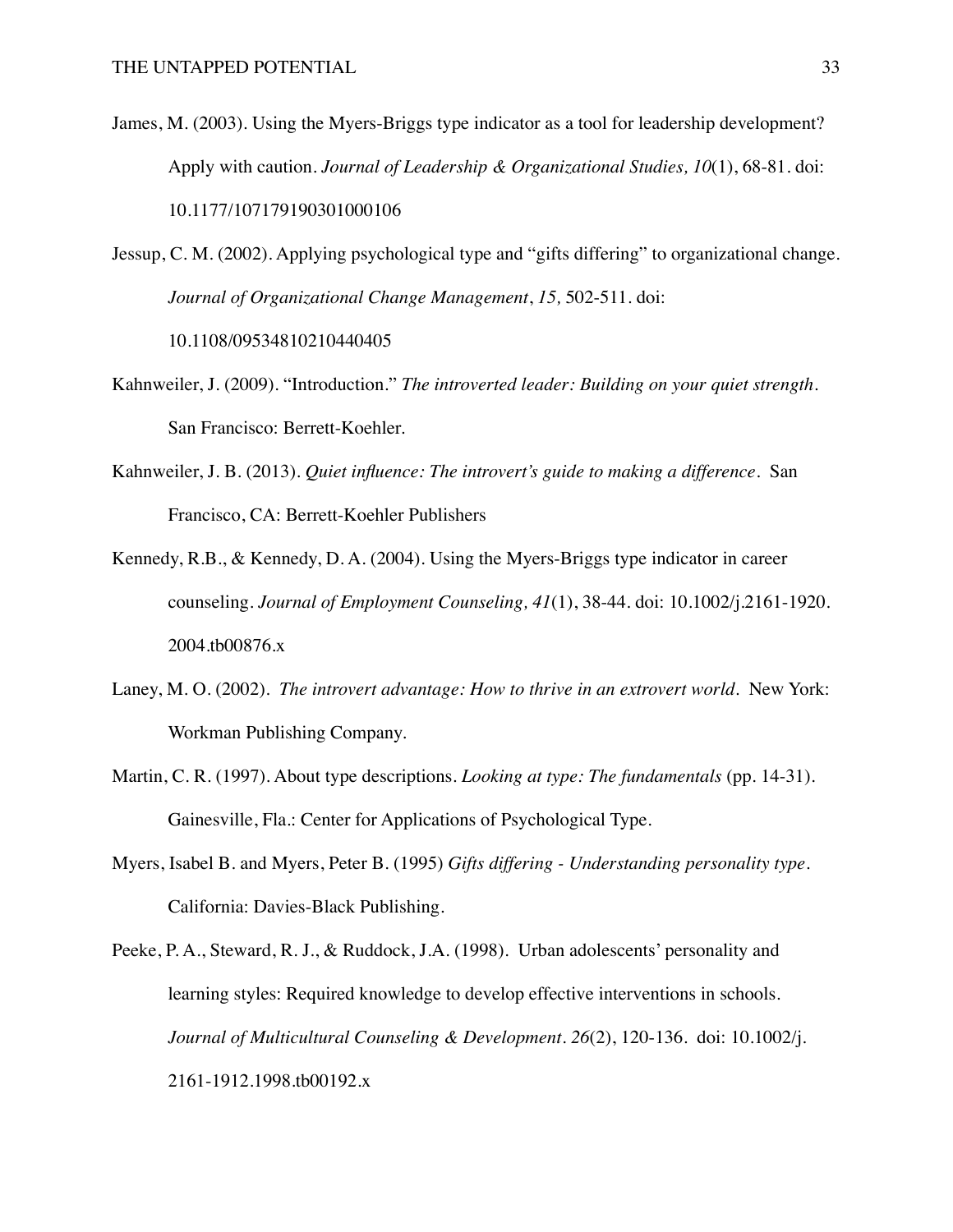- Price-Associates. (2015). *Introverted Leader Detox Survey* [Web]*.* Retrieved from https:// www.surveymonkey.com/r/?sm=B5Ib8Vgpuko3Tlu6Ffmb1g%3d%3d
- Sample, J. (2004). The Myers-Briggs Type Indicator and OD: Implication for practice from research. *Organization Development Journal, 22*(1), 67-75. Retrieved from http:// search.proquest.com/docview/197990897?accountid=43912
- Schroeder, A. (2008). "Silent Sales." The snowball: Warren Buffett and the business of life. New York: Bantam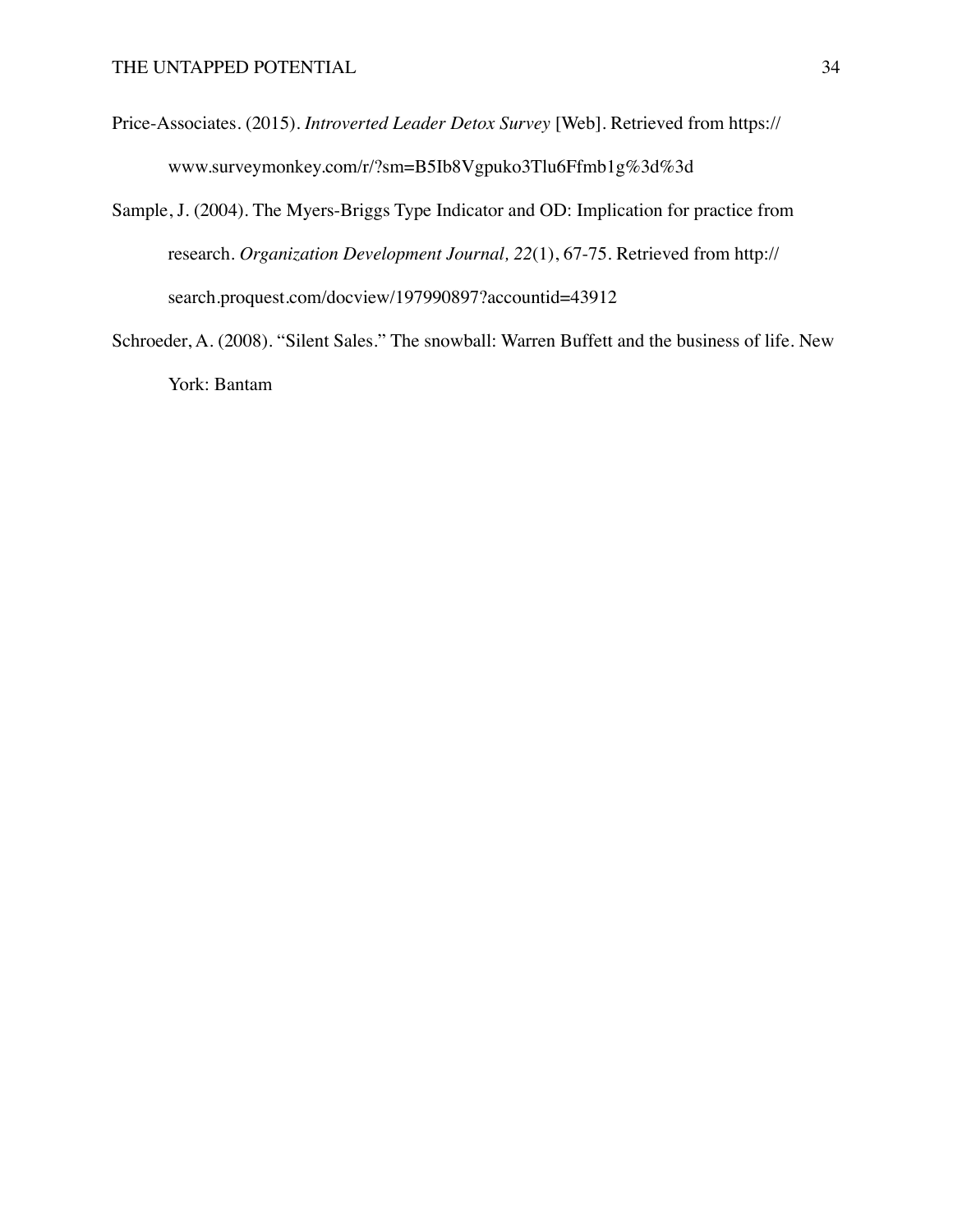# Appendix A

## Survey #1

1. What is your MBTI score? (Please copy and paste this link into your browser to take the [online assessment to determine your MBTI: http://www.humanmetrics.com/cgi-win/](http://www.humanmetrics.com/cgi-win/JTypes2.asp)

JTypes2.asp)

2. Are you currently or have you ever been in a leadership role?



- 3. If yes, please list your leadership titles.
- 4. What is your first name?
- 5. What is your last name?
- 6. What is your age?
	- **18 to 24** ● 25 to 34 ● 35 to 44 ● 45 to 54 ● 55 to 64 ● 65 to 74 ● 75 or older
- 7. Are you male or female?
	- **O** Male

**C** Female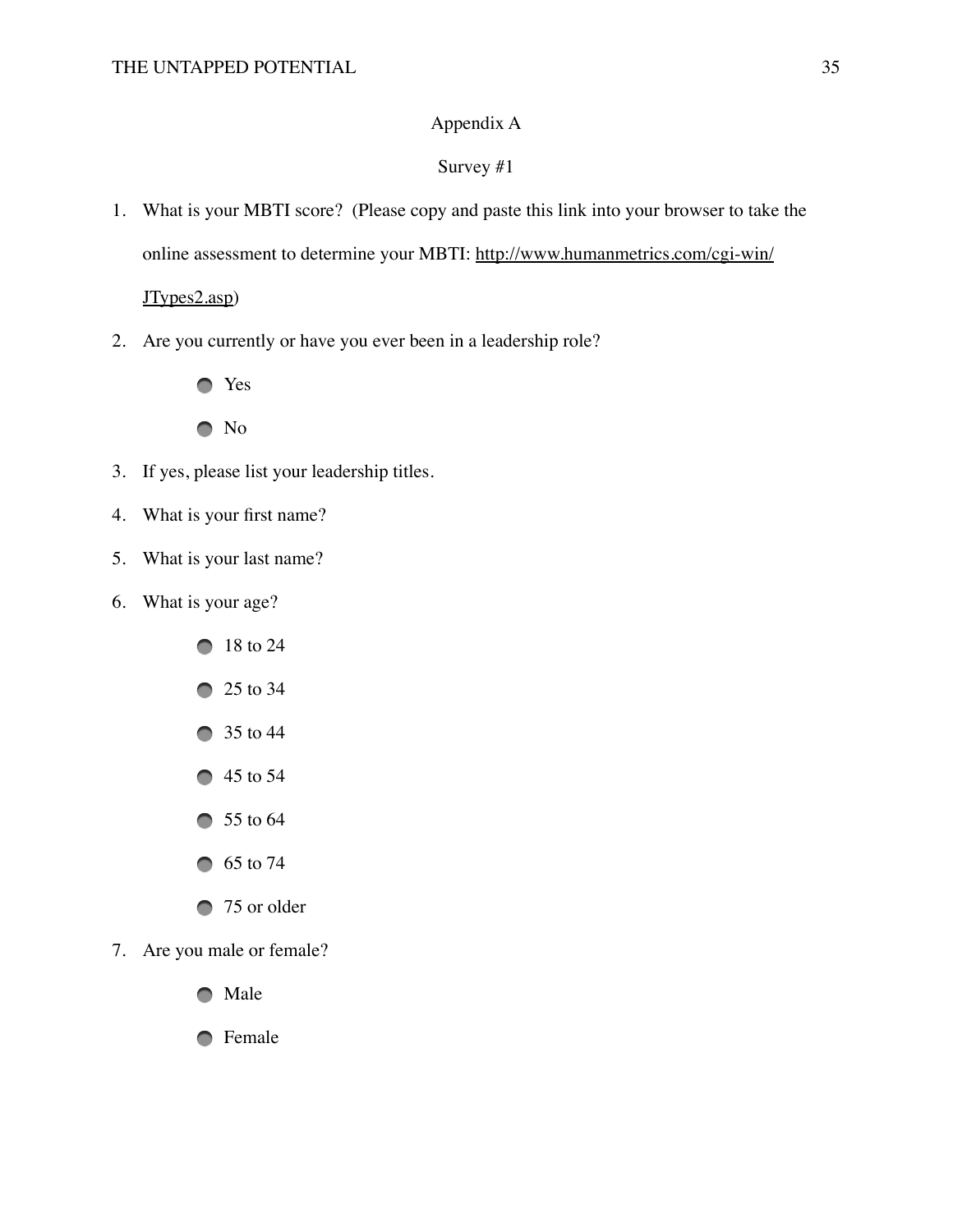- 8. What is your status at Southeastern University? (If you hold various statuses at SEU Please choose that status that you are most apart of.)
	- Student
	- Staff
	- Faculty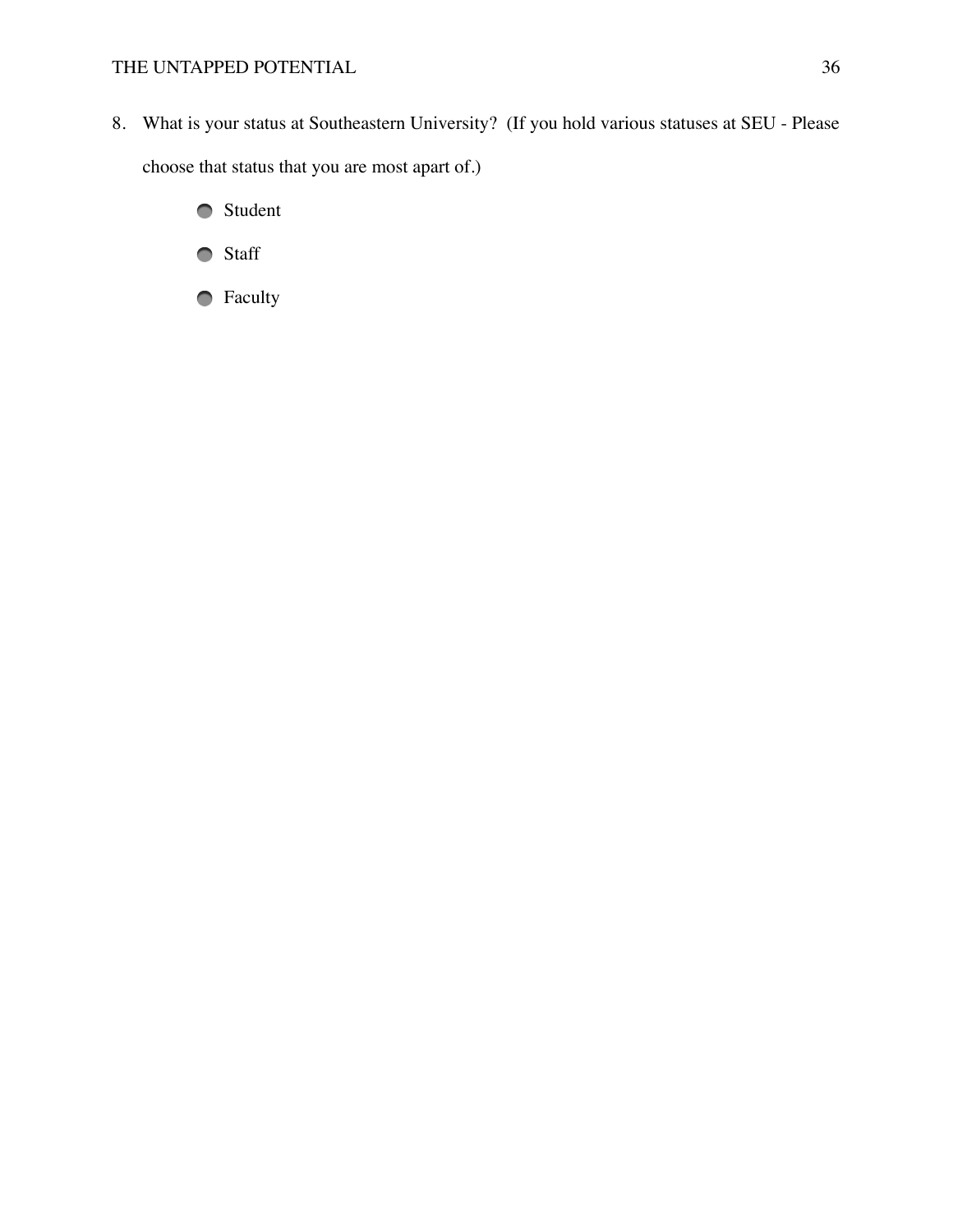# Appendix B

# Jung Typology Test - [humanmetrics.com](http://humanmetrics.com)

4. You feel involved when watching TV soaps

# **YES NO**

 5. You are usually the first to react to a sudden event, such as the telephone ringing or unexpected question

**YES NO**

6. You are more interested in a general idea than in the details of its realization

# **YES NO**

7. You tend to be unbiased even if this might endanger your good relations with people

**YES NO**

8. Strict observance of the established rules is likely to prevent a good outcome

**YES NO**

9. It's difficult to get you excited

**YES NO**

10. It is in your nature to assume responsibility

# **YES NO**

11. You often think about humankind and its destiny

**YES NO**

12. You believe the best decision is one that can be easily changed

**YES NO**

13. Objective criticism is always useful in any activity

**YES NO**

14. You prefer to act immediately rather than speculate about various options

**YES NO**

15. You trust reason rather than feelings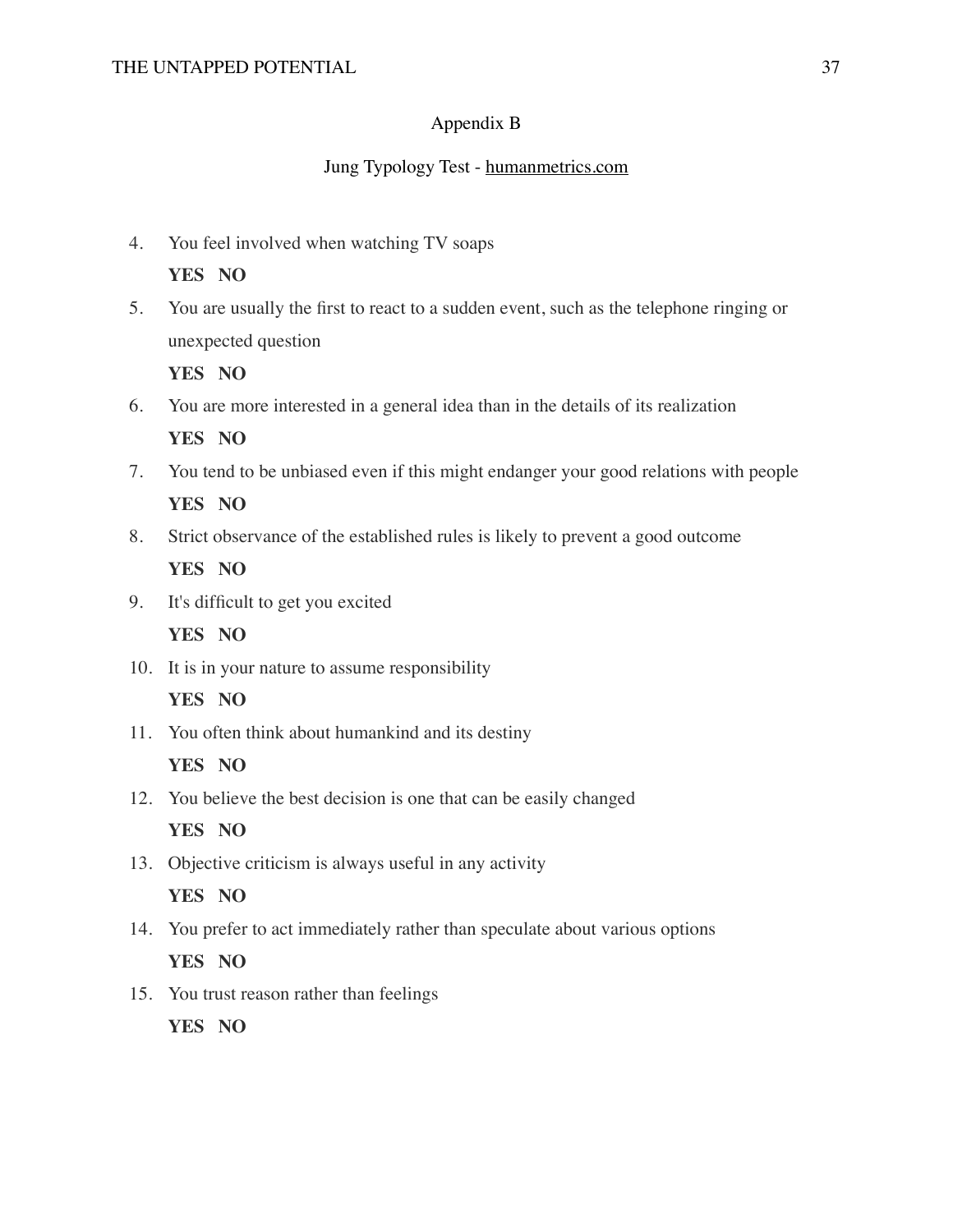16. You are inclined to rely more on improvisation

than on prior planning

**YES NO**

 17. You spend your leisure time actively socializing with a group of people, attending parties, shopping, etc.

**YES NO**

18. You usually plan your actions in advance

**YES NO**

19. Your actions are frequently influenced by emotions

**YES NO**

20. You are a person somewhat reserved and distant in communication

**YES NO**

21. You know how to put every minute of your time to good purpose

**YES NO**

22. You readily help people while asking nothing in return

**YES NO**

23. You often contemplate the complexity of life

**YES NO**

24. After prolonged socializing you feel you need to get away and be alone

**YES NO**

25. You often do jobs in a hurry

**YES NO**

26. You easily see the general principle behind specific occurrences

**YES NO**

27. You frequently and easily express your feelings and emotions

**YES NO**

28. You find it difficult to speak loudly

**YES NO**

29. You get bored if you have to read theoretical books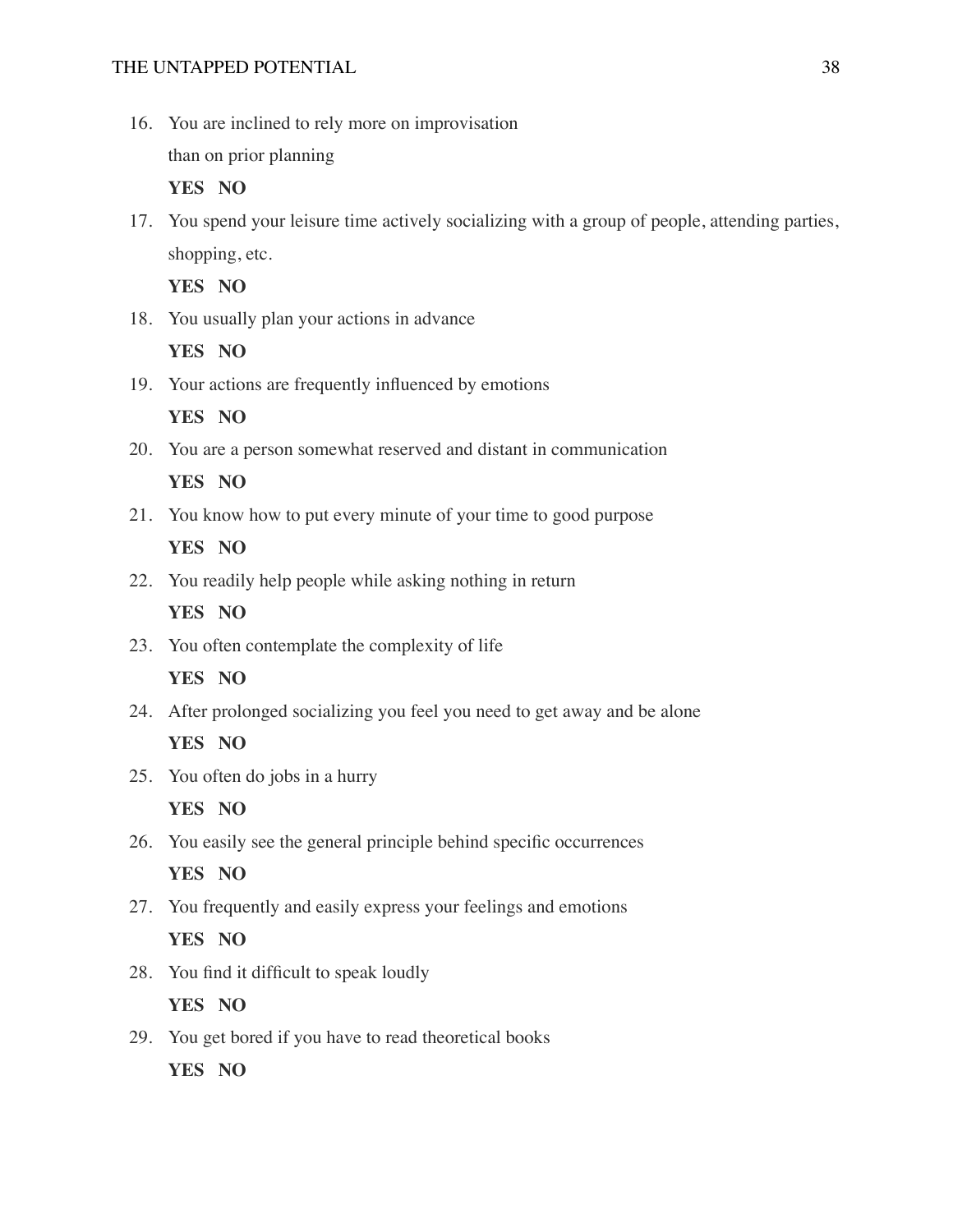## THE UNTAPPED POTENTIAL 39

30. You tend to sympathize with other people

## **YES NO**

31. You value justice higher than mercy

**YES NO**

32. You rapidly get involved in the social life of a new workplace

**YES NO**

33. The more people with whom you speak, the better you feel

**YES NO**

34. You tend to rely on your experience rather than on theoretical alternatives

## **YES NO**

35. As a rule, you proceed only when you have a clear and detailed plan

**YES NO**

36. You easily empathize with the concerns of other people

**YES NO**

37. You often prefer to read a book than go to a party

**YES NO**

38. You enjoy being at the center of events in which other people are directly involved

**YES NO**

39. You are more inclined to experiment than to follow familiar approaches

**YES NO**

40. You avoid being bound by obligations

**YES NO**

41. You are strongly touched by stories about people's troubles

**YES NO**

42. Deadlines seem to you to be of relative, rather than absolute, importance

## **YES NO**

43. You prefer to isolate yourself from outside noises

**YES NO**

44. It's essential for you to try things with your own hands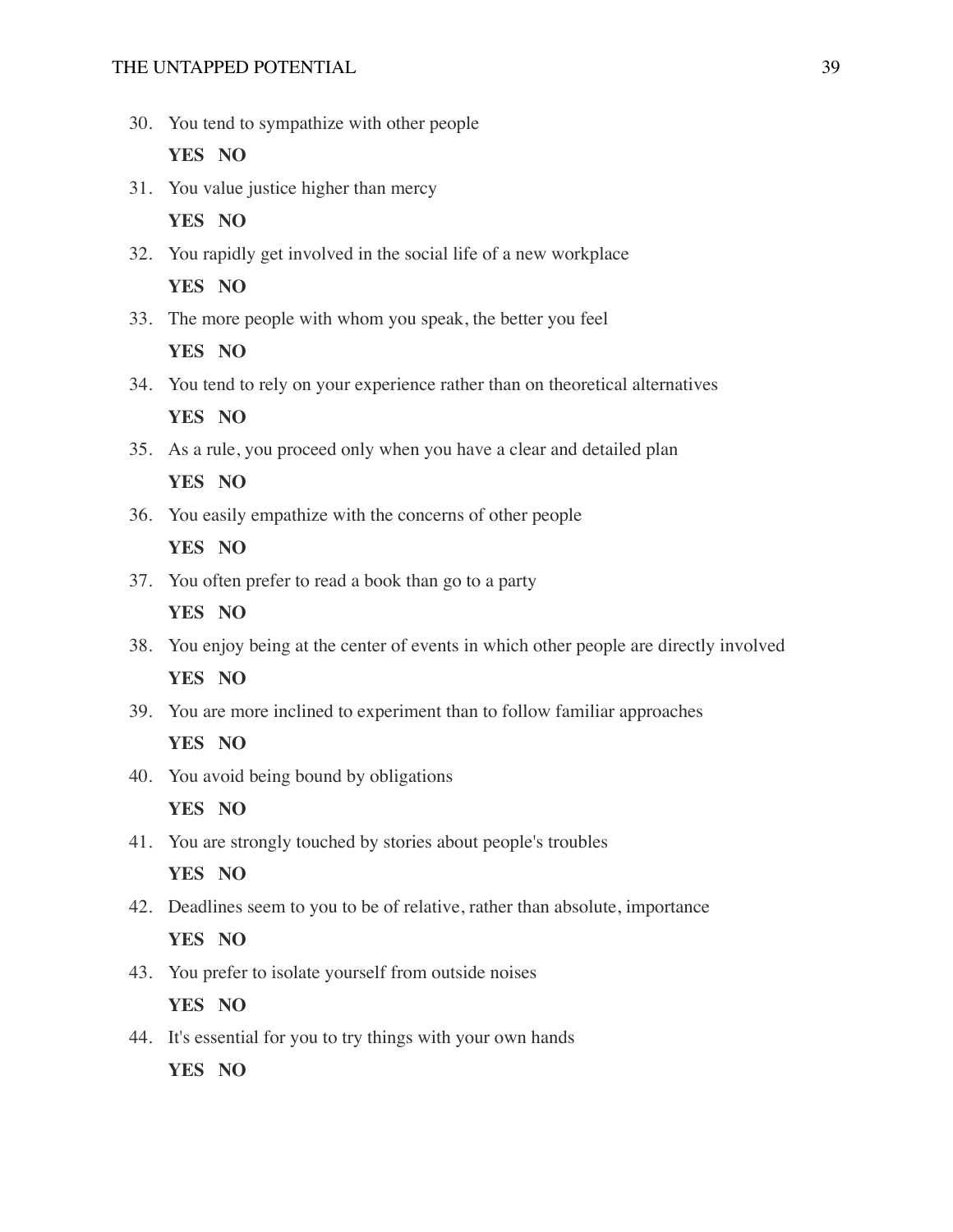## THE UNTAPPED POTENTIAL 40

45. You think that almost everything can be analyzed

## **YES NO**

46. For you, no surprises is better than surprises - bad or good ones

**YES NO**

47. You take pleasure in putting things in order

**YES NO**

48. You feel at ease in a crowd

## **YES NO**

49. You have good control over your desires and temptations

## **YES NO**

50. You easily understand new theoretical principles

## **YES NO**

- 51. The process of searching for a solution is more important to you than the solution itself **YES NO**
- 52. You usually place yourself nearer to the side than in the center of a room

## **YES NO**

 53. When solving a problem you would rather follow a familiar approach than seek a new one

## **YES NO**

54. You try to stand firmly by your principles

## **YES NO**

55. A thirst for adventure is close to your heart

**YES NO**

56. You prefer meeting in small groups over interaction with lots of people

## **YES NO**

 57. When considering a situation you pay more attention to the current situation and less to a possible sequence of events

**YES NO**

58. When solving a problem you consider the rational approach to be the best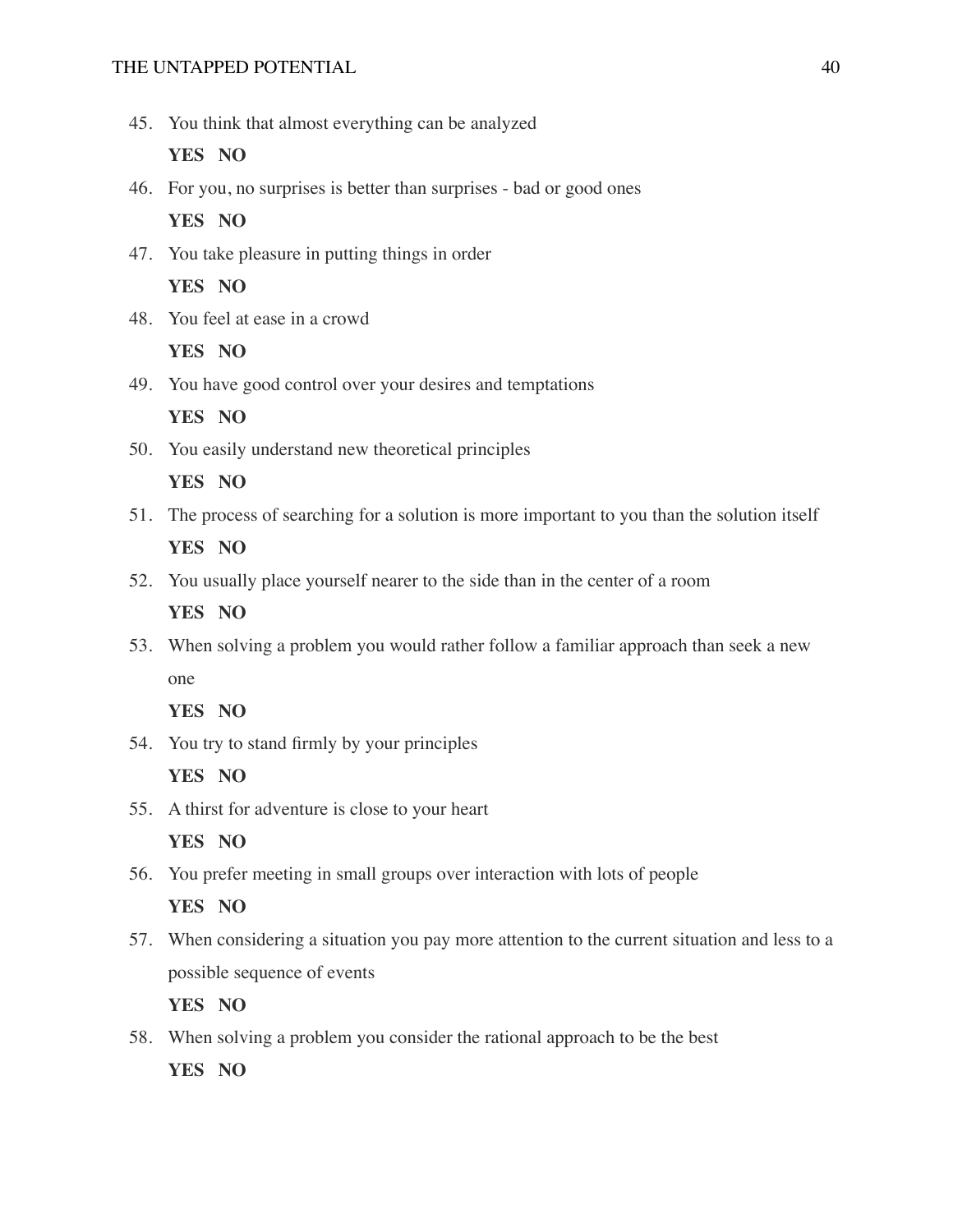59. You find it difficult to talk about your feelings

## **YES NO**

60. You often spend time thinking of how things could be improved

**YES NO**

- 61. Your decisions are based more on the feelings of a moment than on the thorough planning **YES NO**
- 62. You prefer to spend your leisure time alone or relaxing in a tranquil atmosphere

**YES NO**

63. You feel more comfortable sticking to conventional ways

**YES NO**

64. You are easily affected by strong emotions

**YES NO**

65. You are always looking for opportunities

**YES NO**

66. Your desk, workbench, etc. is usually neat and orderly

**YES NO**

67. As a rule, current preoccupations worry you more than your future plans

**YES NO**

68. You get pleasure from solitary walks

**YES NO**

69. It is easy for you to communicate in social situations

**YES NO**

70. You are consistent in your habits

**YES NO**

71. You willingly involve yourself in matters which engage your sympathies

**YES NO**

72. You easily perceive various ways in which events could develop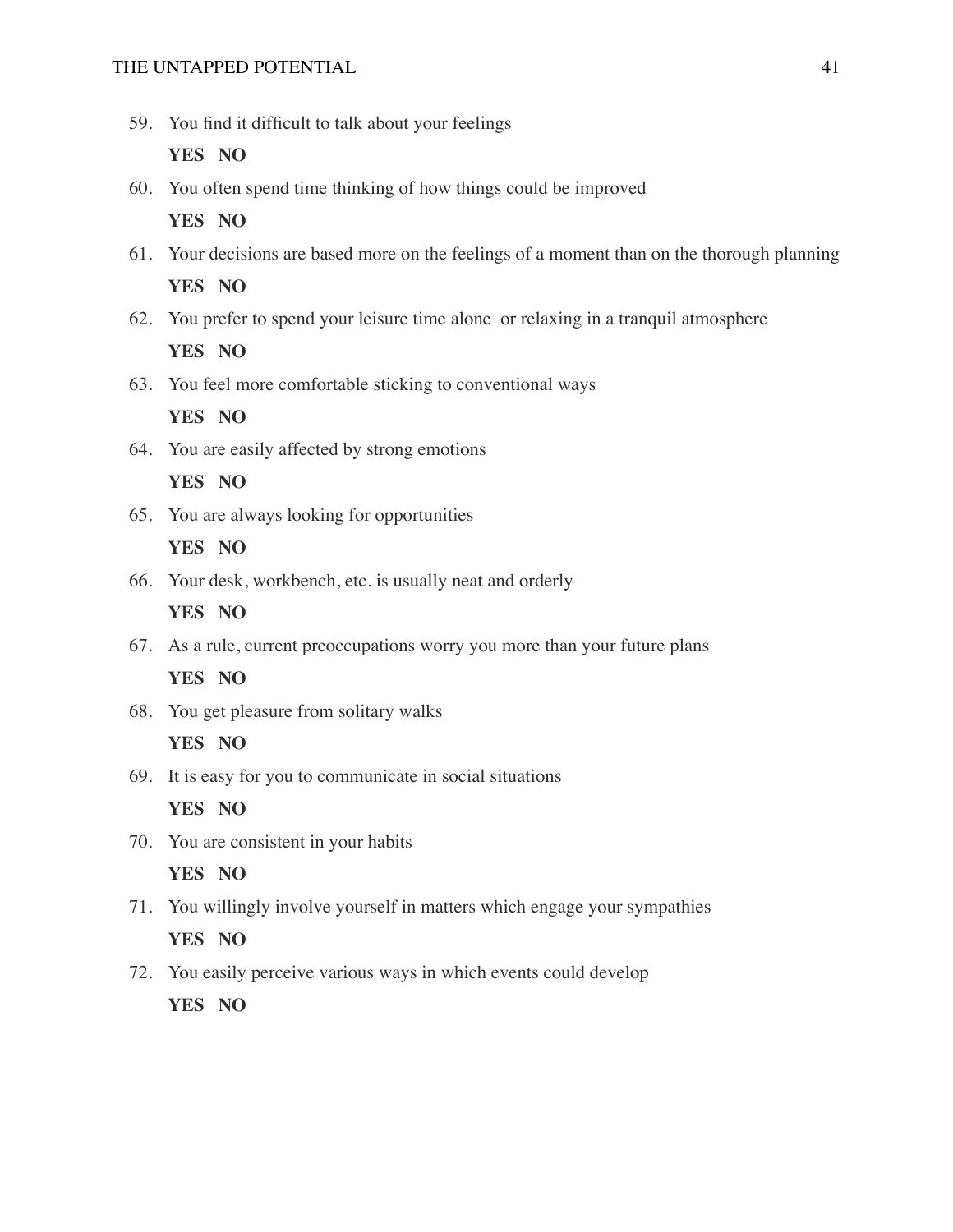# Appendix C

## Survey #2

- 1. I often wish I was less introverted.
	- $\bullet$  Strongly Agree
	- **Agree**
	- **Neutral**
	- **D**isagree
	- Strongly Disagree
- 2. I frequently feel a sense of inadequacy as a leader that is connected to being an introvert.
	- $\bullet$  Strongly Agree
	- **Agree**
	- **Neutral**
	- **D**isagree
	- **Strongly Disagree**
- 3. I am highly critical of myself and my leadership style.
	- $\bullet$  Strongly Agree
	- **Agree**
	- **Neutral**
	- **D**isagree
	- Strongly Disagree
- 4. People around me have told me that introverts can't be leaders.
	- **Strongly Agree**
	- **Agree**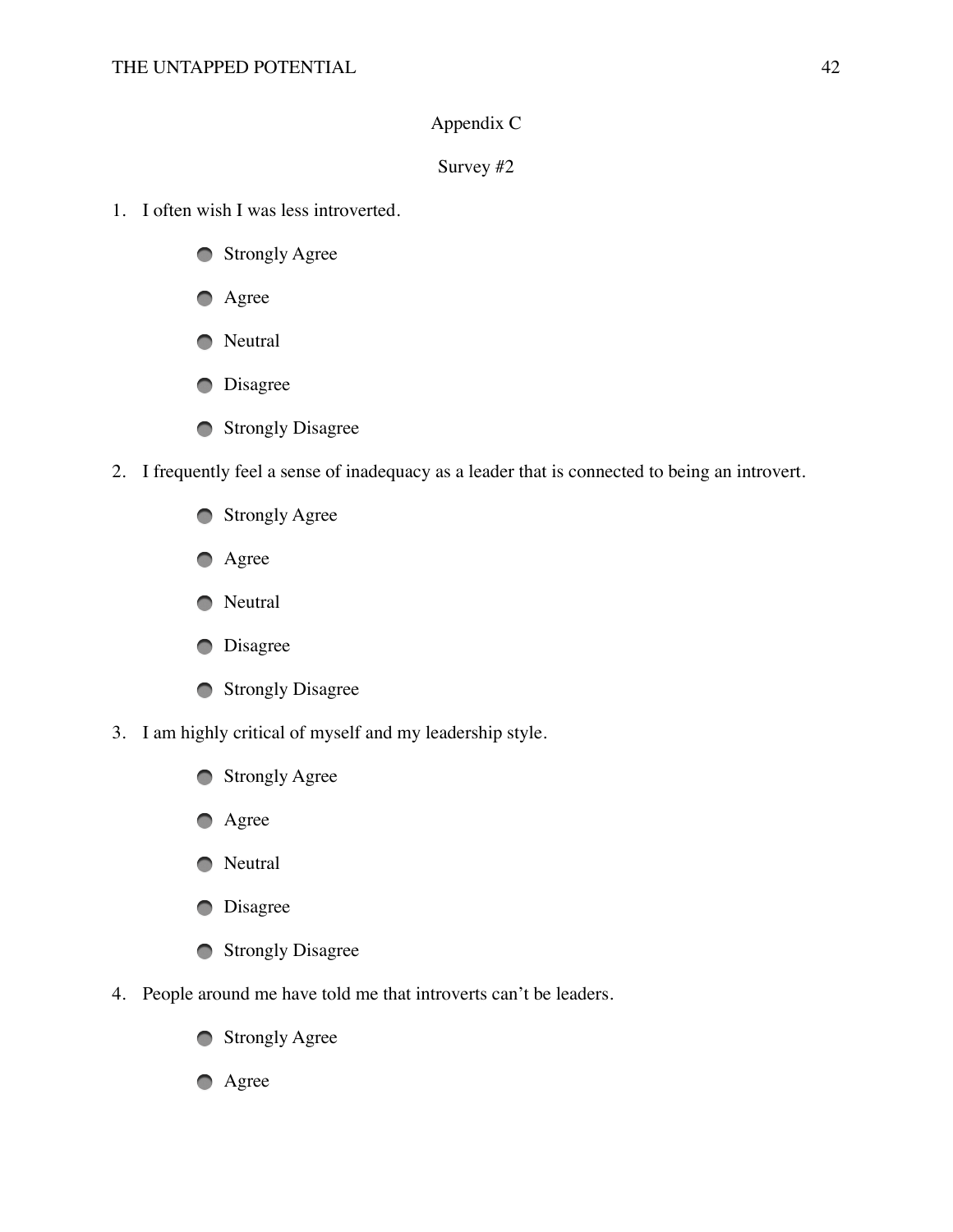- **Neutral**
- **D**isagree
- Strongly Disagree
- 5. I have been criticized as a leader for my introvert traits.
	- **Strongly Agree**
	- **Agree**
	- **Neutral**
	- **D**isagree
	- Strongly Disagree
- 6. The level of shame (a sense that something is wrong with me) that I feel about my introversion is:
	- **O** None
	- Minimal Not much of an issue
	- Moderate Sometimes an issue
	- Large Frequently part of my experience
	- Debilitating Hard to function at times
- 7. I believe that extroverts are better leaders.
	- **Strongly Agree**
	- **Agree**
	- **Neutral**
	- **D**isagree
	- Strongly Disagree
- 8. What is your SEU e-mail address?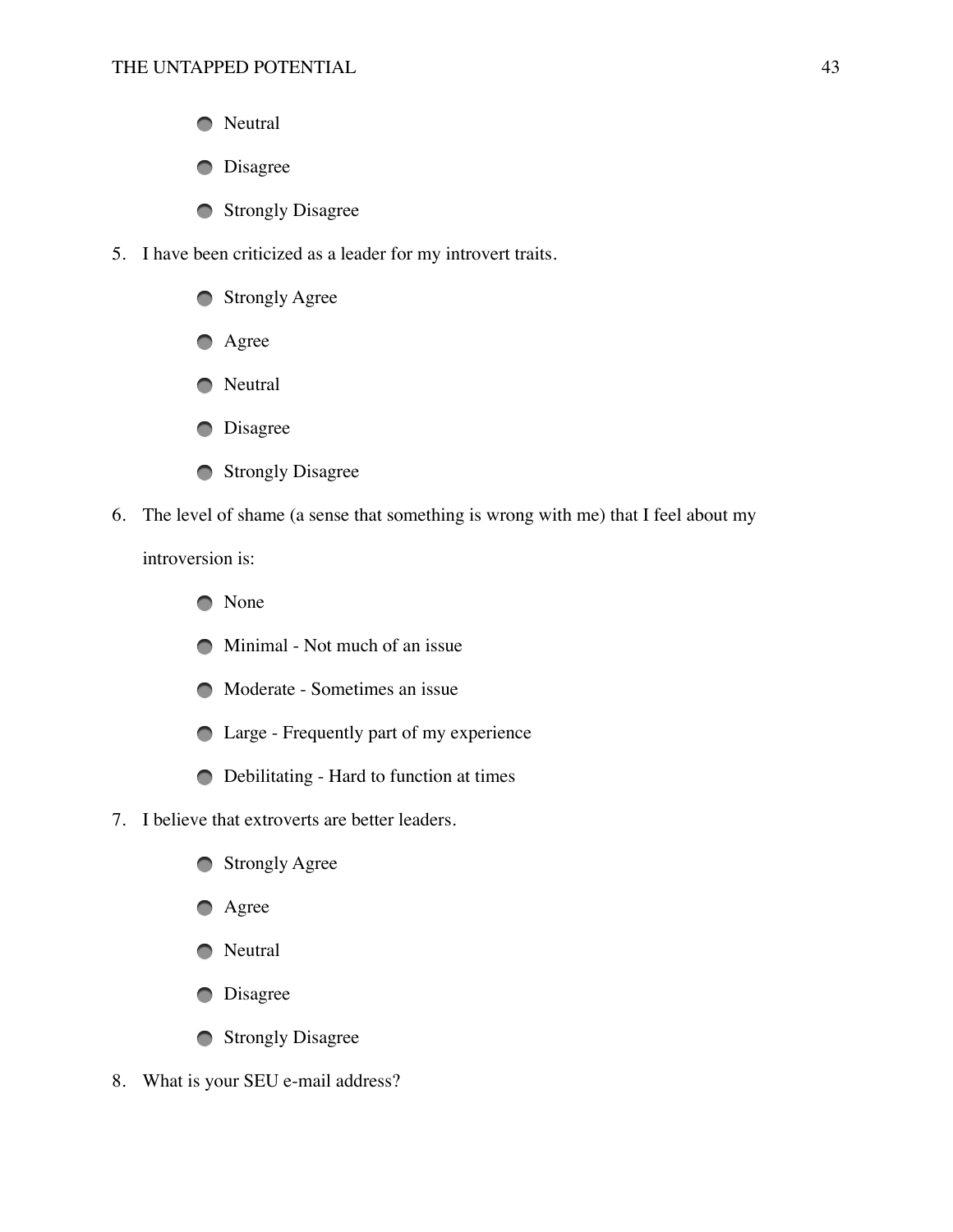### Appendix D

### Survey #3

- 1. How has your introversion affected your leadership and/or career both **positively** and **negatively**? Please give examples. You may, for example, wish to consider any impact on: others' perceptions of you - relationships with others (including subordinates) - your profile your standing - your 'visibility' - your energy - your stress level.
- 2. What personal strategies have you developed in response to your introversion? Please describe.
- 3. What support, education, development, or training has been particularly helpful to you as an introverted leader?
- 4. What support, education, development, or training has been particularly unhelpful to you as an introverted leader?
- 5. Is there any support, education, development, or training that might have been helpful to you as an introverted leader?
- 6. If you are willing to be contacted to follow up on any of the comments you have made, please enter your name and e-mail address below. You will have the option of doing this via e-mail, or on the telephone, whichever you prefer. Initial contact will be made by e-mail.
- 7. What is your first and last name?
- 8. What is your age?
	- **18 to 24**
	- 25 to 34
	- 35 to 44
	- 45 to 54